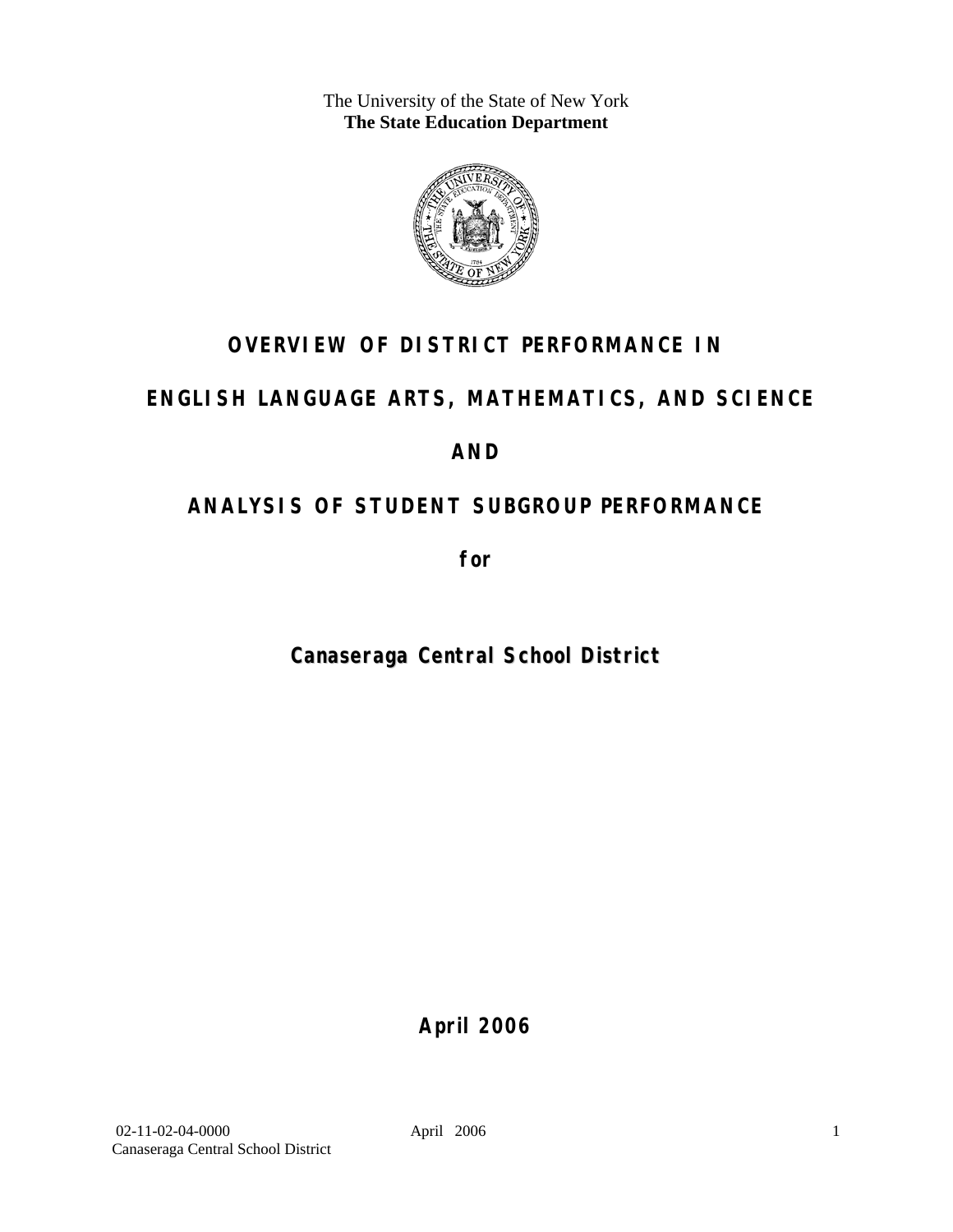#### **THE UNIVERSITY OF THE STATE OF NEW YORK**

#### **Regents of The University**

| Peru                  |
|-----------------------|
| <b>North Syracuse</b> |
| New York              |
| <b>Belle Harbor</b>   |
| Buffalo               |
| Hartsdale             |
| Albany                |
| <b>Bronx</b>          |
| <b>Binghamton</b>     |
| Rochester             |
| New York              |
| <b>Brooklyn</b>       |
| <b>Great Neck</b>     |

#### **President of The University and Commissioner of Education**

RICHARD P. MILLS

**Interim Deputy Commissioner for Elementary, Middle, Secondary and Continuing Education**  JEAN STEVENS

#### **Assistant Commissioner for Standards, Assessment and Reporting**  DAVID M. ABRAMS

#### **Coordinator, Information and Reporting Services**

MARTHA P. MUSSER

The State Education Department does not discriminate on the basis of age, color, religion, creed, disability, marital status, veteran status, national origin, race, gender, genetic predisposition or carrier status, or sexual orientation in its educational programs, services and activities. Portions of this publication can be made available in a variety of formats, including braille, large print or audio tape, upon request. Inquiries concerning this policy of nondiscrimination should be directed to the Department's Office for Diversity, Ethics, and Access, Room 530, Education Building, Albany, NY 12234. **Requests for additional copies of this publication may be made by contacting the Publications Sales Desk, Room 309, Education Building, Albany, NY 12234.** 

Please address all correspondence about this report that is not related to data corrections to:

*School Report Card Coordinator Information and Reporting Services Team New York State Education Department Room 863 EBA 89 Washington Avenue Albany, NY 12234*  E-mail: *RPTCARD@mail.nysed.gov*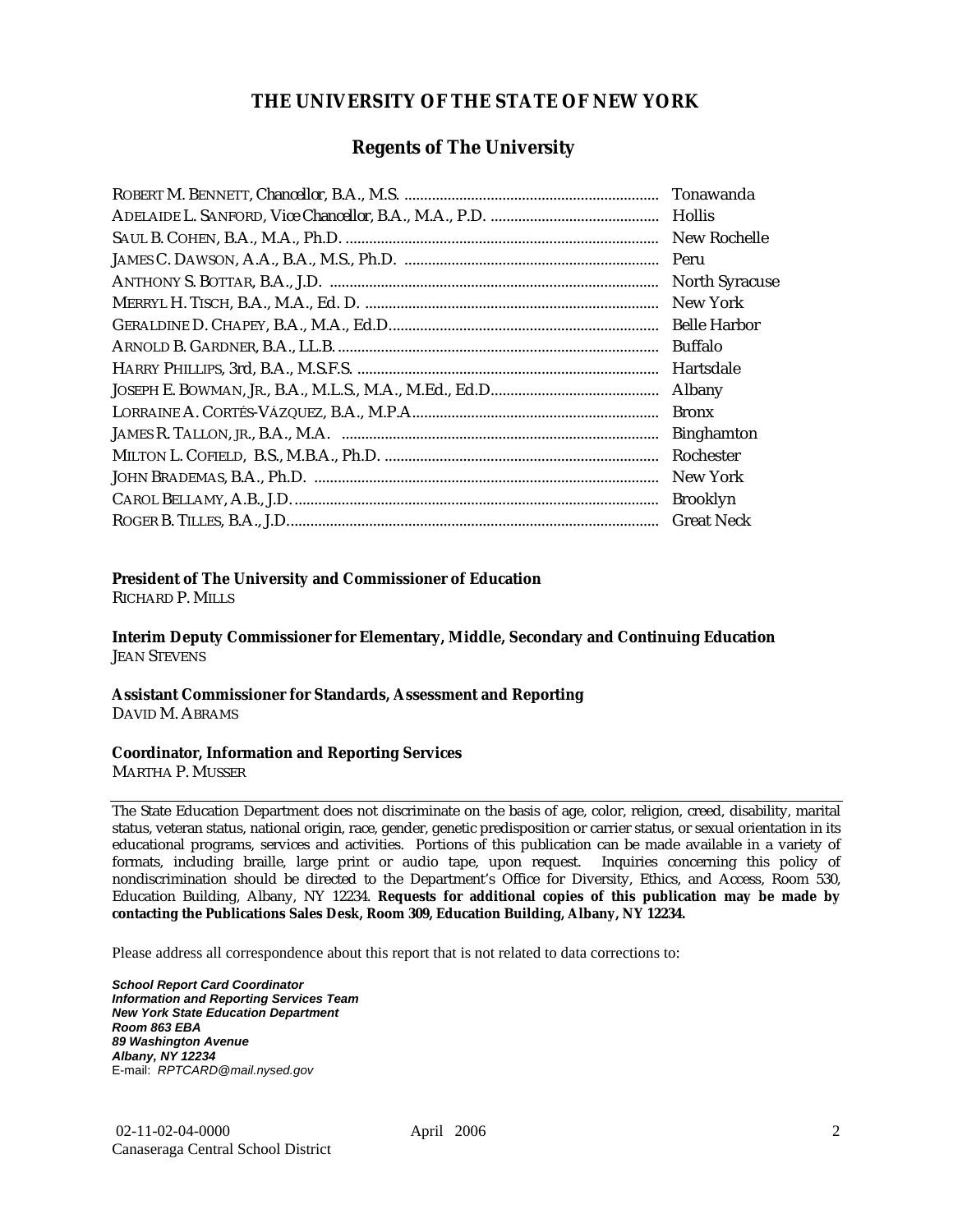The *New York State District Report Card* is an important part of the Board of Regents effort to raise learning standards for all students. It provides information to the public on student performance and other measures of district performance. Knowledge gained from the district report card on a district's strengths and weaknesses can be used to improve instruction and services to students.

The *New York State District Report Card* consists of three parts: the *Overview of District Performance in English Language Arts, Mathematics, and Science and Analysis of Student Subgroup Performance,* the *Comprehensive Information Report,* and the *Accountability Status Report.* The *Overview and Analysis* presents performance data on measures required by the federal No Child Left Behind Act: English, mathematics, science, and graduation rate. Performance data on other State assessments can be found in the *Comprehensive Information Report*. The *Accountability Status Report* provides information as to whether a district is making adequate progress toward enabling all students to achieve proficiency in English and mathematics.

State assessments are designed to help ensure that all students reach high learning standards. They show whether students are getting the foundation knowledge they need to succeed at the elementary, middle, and commencement levels and beyond. The State requires that students who are not making appropriate progress toward the standards receive academic intervention services.

In the *Overview*, performance on the elementary- and middle-level assessments in English language arts, mathematics, and science is reported in terms of mean scores and the percentage of students scoring at each of the four levels. These levels indicate performance on the standards from seriously deficient to advanced proficiency. Regents examination scores are reported in four score ranges. Scores of 65 to 100 are passing; scores of 55 to 64 earn credit toward a local diploma (with the approval of the local board of education). Though each elementary- and middle-level assessment is administered to students in a specific grade, secondary-level assessments are taken by students when they complete the coursework for the core curriculum. Therefore, the performance of students at the secondary level is measured for a student cohort rather than a group of students at a particular grade level. Students are grouped in cohorts according to the year in which they first entered grade 9.

The assessment data in the *Overview and Analysis* are for all tested students in the district, including general-education students and students with disabilities. In the *Overview*, each district's performance is compared with that of all public schools statewide. In the *Analysis*, performance is disaggregated by race/ethnicity, disability status, gender, limited English proficient status, income level, and migrant status.

Explanations of terms referred to or symbols used in this part of the district report card may be found in the glossary on the last page. Further information on the district report card may be found in the guide, *Understanding Your School Report Card: April 2006*, available on the Information and Reporting Services Web site at www.emsc.nysed.gov/irts.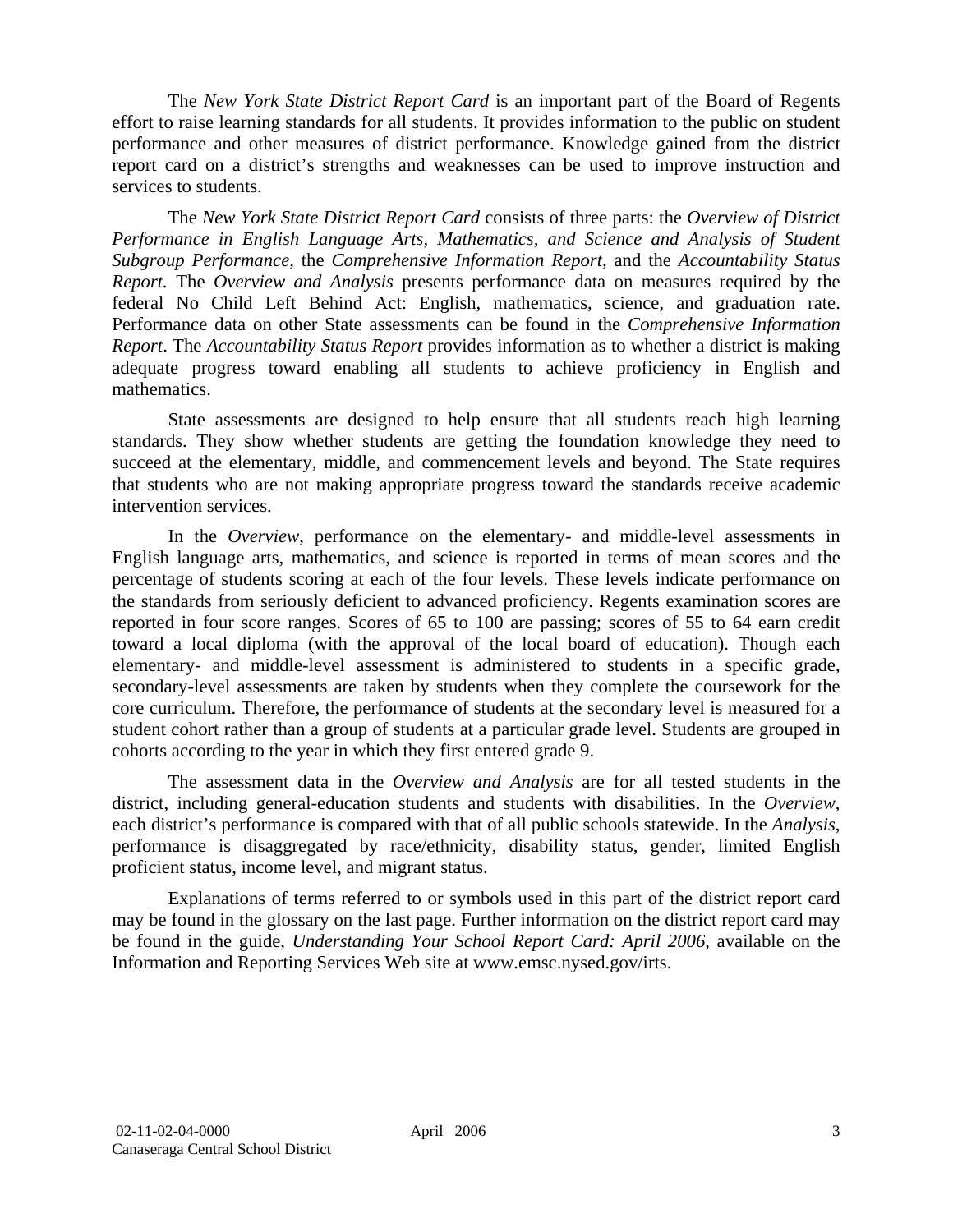# **Overview of District Performance in English Language Arts, Mathematics, and Science**

## **District Profile**

| Superintendent:<br>Marie Blum |             | (607)545-6421<br>Phone:   |
|-------------------------------|-------------|---------------------------|
| Organization                  | Grade Range | <b>Student Enrollment</b> |
| $2004 - 05$                   | NA          | 316                       |

| 2003–04 District-wide Total Expenditure per Pupil      | \$14.001 |
|--------------------------------------------------------|----------|
| 2003-04 NYS Public Schools Total Expenditure per Pupil | \$13,826 |

#### **2004–05 Core Classes Taught by Highly Qualified Teachers\***

| <b>Total Number of</b><br><b>Core Classes</b> | <b>Percent Taught</b><br>by Highly<br>Qualified<br><b>Teachers</b> |
|-----------------------------------------------|--------------------------------------------------------------------|
| 104                                           | 95%                                                                |
| $\sim$ $\sim$ $\sim$                          | $\cdot$<br>$\cdot\cdot\cdot$<br>. .                                |

\*To meet the federal definition of "highly qualified," public school teachers of core academic subjects must have at least a bachelor's degree and be State certified for and demonstrate subject matter competency in the core academic subject(s) they teach.

#### **2004–05 Teachers with No Valid Teaching Certificate\***

| <b>Total Number of</b><br><b>Teachers</b> | <b>Percent with No</b><br><b>Valid Teaching</b><br><b>Certificate</b> |
|-------------------------------------------|-----------------------------------------------------------------------|
| 30                                        | 3%                                                                    |

\*Includes teachers with a modified temporary license.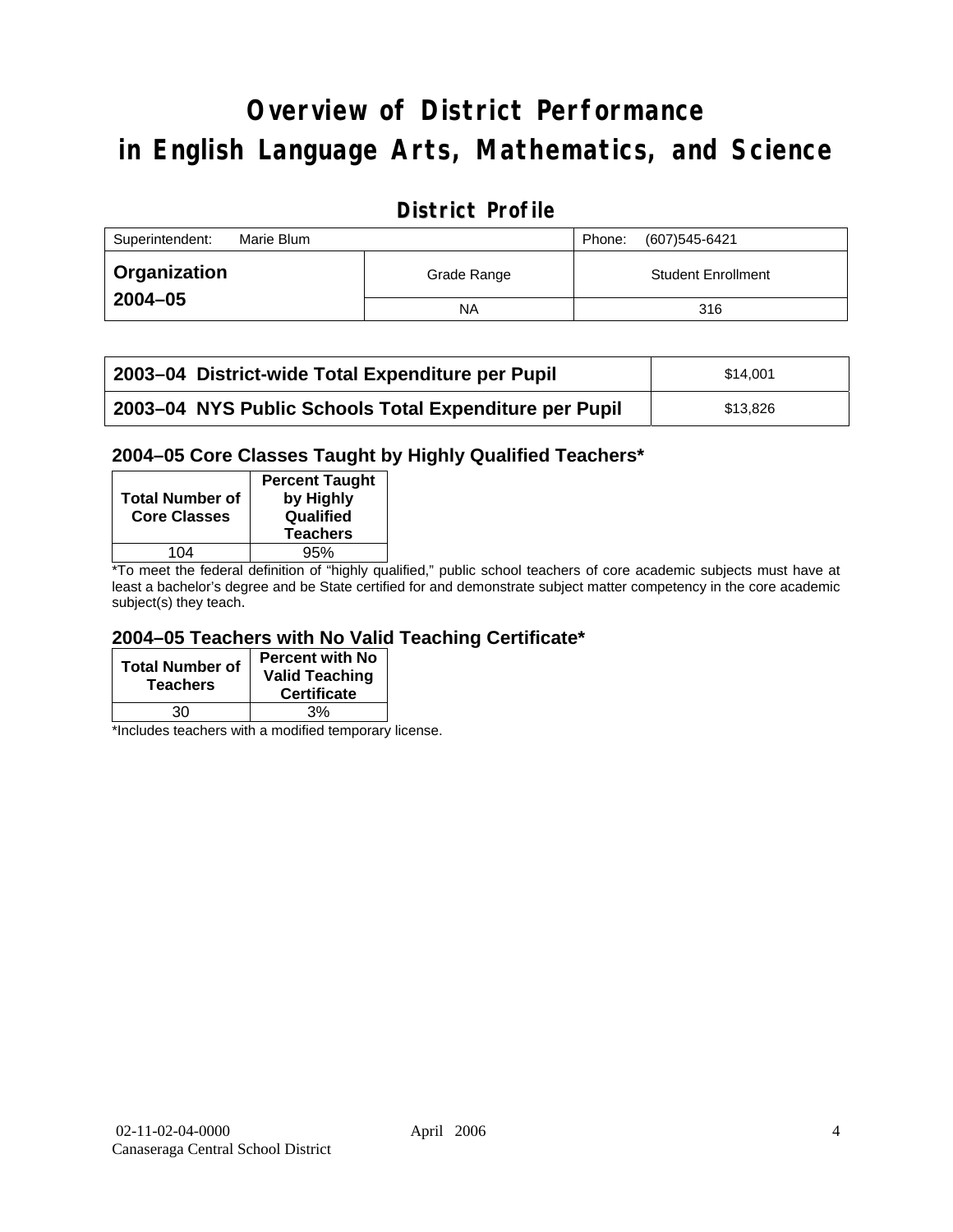English Language Arts



Percentages less than 0.51 will appear as zero because of rounding.

|                                               | <b>Counts of Students</b> |                    |                    |                    |                     |                   |
|-----------------------------------------------|---------------------------|--------------------|--------------------|--------------------|---------------------|-------------------|
| <b>Performance at</b><br><b>This District</b> | Level 1<br>455-602        | Level 2<br>603-644 | Level 3<br>645-691 | Level 4<br>692-800 | <b>Total Tested</b> | <b>Mean Score</b> |
| Feb 2003                                      |                           |                    | 14                 |                    | 25                  | 658               |
| <b>Feb 2004</b>                               |                           |                    |                    |                    | 22                  | 639               |
| Feb 2005                                      |                           |                    | 10                 |                    | 19                  | 646               |

|         | Elementary-Level English Language Arts Levels — Listening, Reading, and Writing Standards                 |  |  |  |  |
|---------|-----------------------------------------------------------------------------------------------------------|--|--|--|--|
| Level 4 | These students exceed the standards and are moving toward high performance on the Regents examination.    |  |  |  |  |
| Level 3 | These students meet the standards and, with continued steady growth, should pass the Regents examination. |  |  |  |  |
| Level 2 | These students need extra help to meet the standards and pass the Regents examination.                    |  |  |  |  |
| Level 1 | These students have serious academic deficiencies.                                                        |  |  |  |  |

**Performance of Limited English Proficient Students Taking the New York State English as a Second Language Achievement Test (NYSESLAT) as the Measure of English Language Arts Achievement**

| Grade 4 | ∟evel ′ | Level 2 | Levels 3 & 4 | <b>Total Tested</b> |
|---------|---------|---------|--------------|---------------------|
| 2005    |         |         |              |                     |

#### **Performance of Students with Severe Disabilities on the New York State Alternate Assessment (NYSAA) in English**

| <b>Elementary</b><br>Level | AA-Level | AA-Level 2 | ڌ AA–Level | AA–Level | <b>Total Tested</b> |
|----------------------------|----------|------------|------------|----------|---------------------|
| 2004-05                    |          |            |            |          |                     |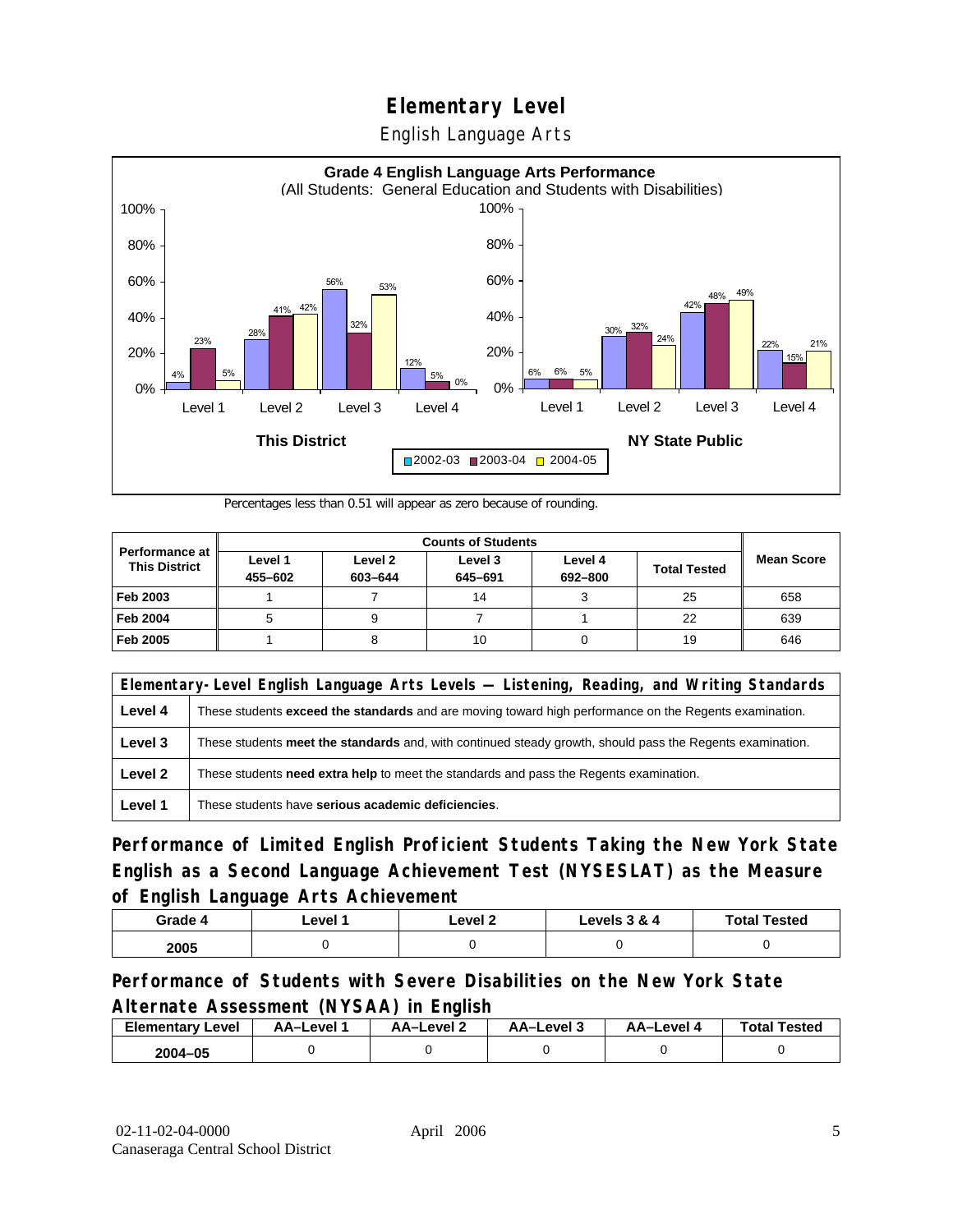### Mathematics



Percentages less than 0.51 will appear as zero because of rounding.

|                                               | <b>Counts of Students</b> |                    |                    |                    |                     |                   |
|-----------------------------------------------|---------------------------|--------------------|--------------------|--------------------|---------------------|-------------------|
| <b>Performance at</b><br><b>This District</b> | Level 1<br>448-601        | Level 2<br>602-636 | Level 3<br>637-677 | Level 4<br>678-810 | <b>Total Tested</b> | <b>Mean Score</b> |
| May 2003                                      |                           |                    |                    |                    | 25                  | 659               |
| May 2004                                      |                           |                    | 13                 |                    | 22                  | 642               |
| May 2005                                      |                           |                    | 13                 |                    | 20                  | 646               |

|         | Elementary-Level Mathematics Levels -                                                                     |  |  |  |  |
|---------|-----------------------------------------------------------------------------------------------------------|--|--|--|--|
|         | Knowledge, Reasoning, and Problem-Solving Standards                                                       |  |  |  |  |
| Level 4 | These students exceed the standards and are moving toward high performance on the Regents examination.    |  |  |  |  |
| Level 3 | These students meet the standards and, with continued steady growth, should pass the Regents examination. |  |  |  |  |
| Level 2 | These students <b>need extra help</b> to meet the standards and pass the Regents examination.             |  |  |  |  |
| Level 1 | These students have serious academic deficiencies.                                                        |  |  |  |  |

**Performance of Students with Severe Disabilities on the New York State Alternate Assessment (NYSAA) in Mathematics** 

| <b>Elementary</b><br>Level | AA-Level | – AA–Level ∠ | د AA–Level | AA–Level 4 | <b>Total Tested</b> |
|----------------------------|----------|--------------|------------|------------|---------------------|
| 2004-05                    |          |              |            |            |                     |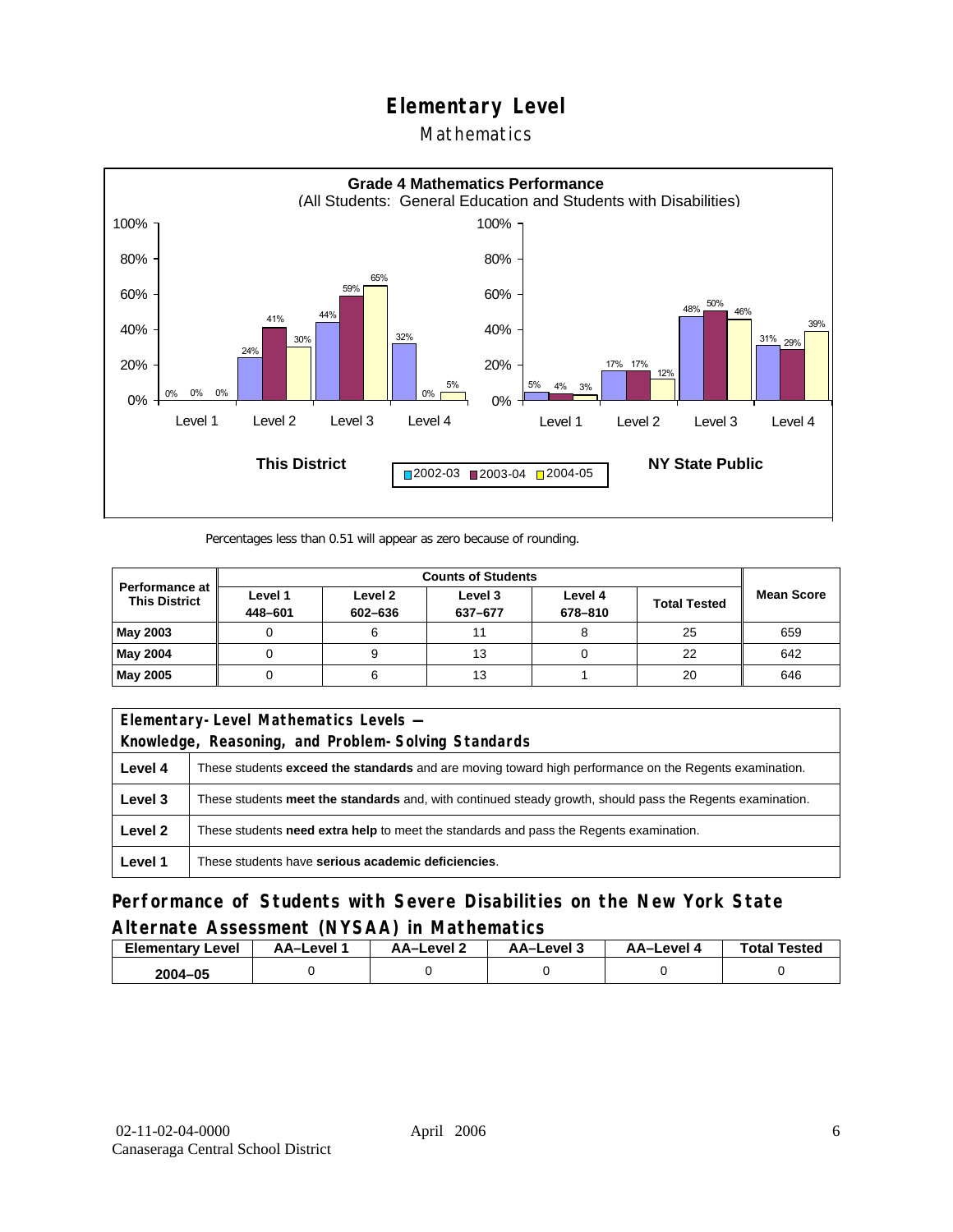Science\*



Percentages less than 0.51 will appear as zero because of rounding.

| <b>Performance at</b><br><b>This District</b> | Level 1<br>$0 - 44$ | Level 2<br>$45 - 64$ | Level 3<br>$65 - 84$ | Level 4<br>85-100 | <b>Total Tested</b> | <b>Mean Score</b> |
|-----------------------------------------------|---------------------|----------------------|----------------------|-------------------|---------------------|-------------------|
| <b>May 2004</b>                               |                     |                      |                      |                   | 22                  | 78                |
| <b>May 2005</b>                               |                     |                      |                      |                   | 20                  |                   |

| Elementary-Level Science Levels -                   |                                                                                                               |  |  |  |  |
|-----------------------------------------------------|---------------------------------------------------------------------------------------------------------------|--|--|--|--|
| Knowledge, Reasoning, and Problem-Solving Standards |                                                                                                               |  |  |  |  |
| Level 4                                             | These students <b>exceed the standards</b> and are moving toward high performance on the Regents examination. |  |  |  |  |
| Level 3                                             | These students meet the standards and, with continued steady growth, should pass the Regents examination.     |  |  |  |  |
| Level 2                                             | These students <b>need extra help</b> to meet the standards and pass the Regents examination.                 |  |  |  |  |
| Level 1                                             | These students have serious academic deficiencies.                                                            |  |  |  |  |

### **Performance of Students with Severe Disabilities on the New York State Alternate Assessment (NYSAA) in Science**

| <b>Elementary Level</b> | <b>AA-Level</b> 1 | – AA–Level | ة AA–Level | AA–Level 4 | <b>Total Tested</b> |
|-------------------------|-------------------|------------|------------|------------|---------------------|
| 2004-05                 |                   |            |            |            |                     |

\*Only two years of data are shown because a new assessment in elementary-level science was administered for the first time in 2003–04.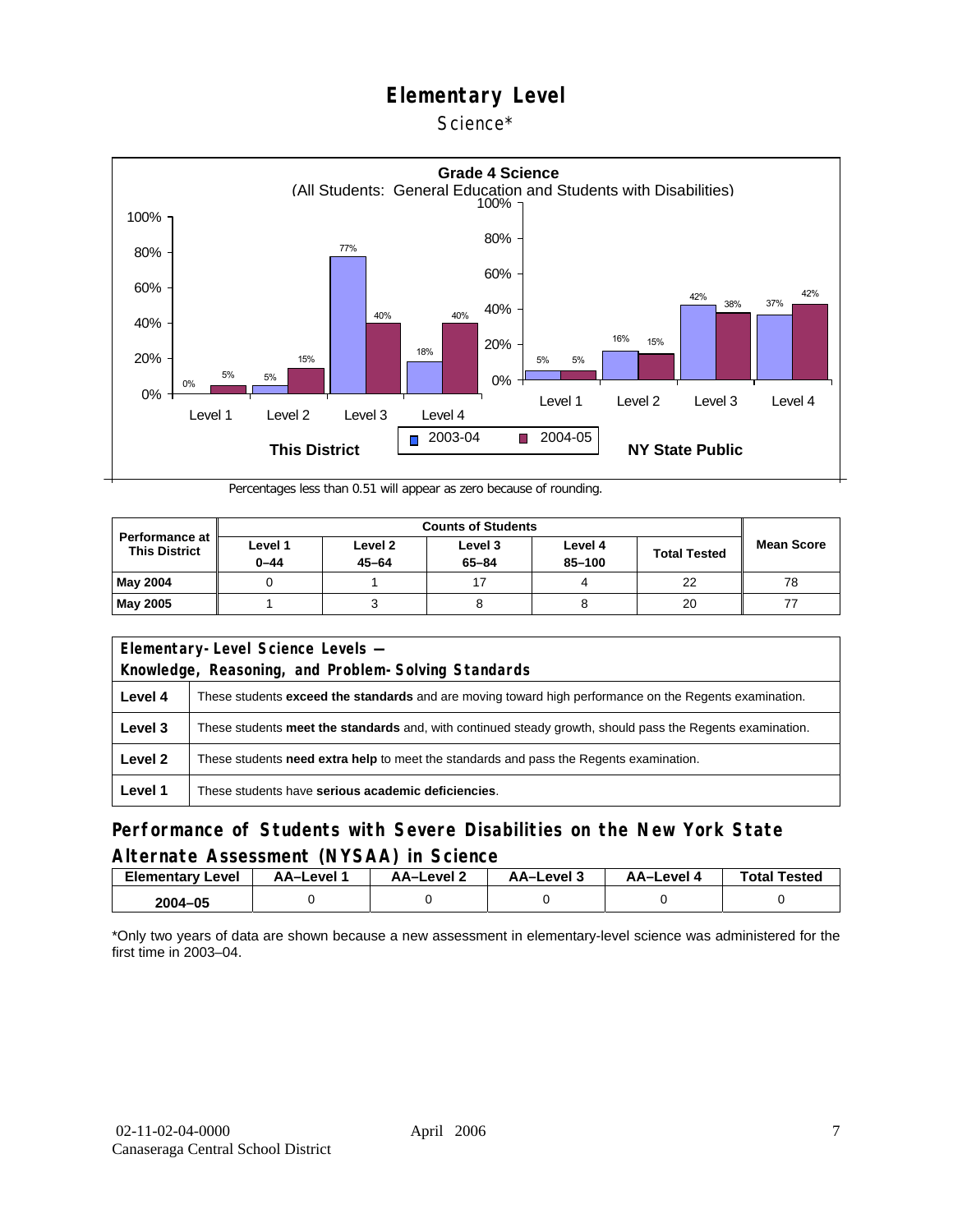



Percentages less than 0.51 will appear as zero because of rounding.

|                                               |                    | <b>Counts of Students</b> |                    |                    |                     |                   |  |  |  |
|-----------------------------------------------|--------------------|---------------------------|--------------------|--------------------|---------------------|-------------------|--|--|--|
| <b>Performance at</b><br><b>This District</b> | Level 1<br>527-657 | Level 2<br>658-696        | Level 3<br>697-736 | Level 4<br>737-830 | <b>Total Tested</b> | <b>Mean Score</b> |  |  |  |
| January 2003                                  |                    | 12                        | 14                 |                    | 30                  | 694               |  |  |  |
| January 2004                                  |                    | 19                        |                    |                    | 30                  | 689               |  |  |  |
| January 2005                                  |                    |                           |                    |                    | 24                  | 688               |  |  |  |

|         | Middle-Level English Language Arts Levels — Listening, Reading, and Writing Standards                     |  |  |  |  |
|---------|-----------------------------------------------------------------------------------------------------------|--|--|--|--|
| Level 4 | These students exceed the standards and are moving toward high performance on the Regents examination.    |  |  |  |  |
| Level 3 | These students meet the standards and, with continued steady growth, should pass the Regents examination. |  |  |  |  |
| Level 2 | These students <b>need extra help</b> to meet the standards and pass the Regents examination.             |  |  |  |  |
| Level 1 | These students have serious academic deficiencies.                                                        |  |  |  |  |

**Performance of Limited English Proficient Students Taking the New York State English as a Second Language Achievement Test (NYSESLAT) as the Measure of English Language Arts Achievement**

| Grade 8 | ∟evel 1 | ∟evel 2 | Levels 3 & 4 | <b>Total Tested</b> |
|---------|---------|---------|--------------|---------------------|
| 2005    |         |         |              |                     |

**Performance of Students with Severe Disabilities on the New York State Alternate Assessment (NYSAA) in English** 

| <b>Middle Level</b> | AA-Level | <b>AA-Level 2</b> | AA-Level 3 | AA–Level 4 | <b>Total Tested</b> |
|---------------------|----------|-------------------|------------|------------|---------------------|
| $2004 - 05$         |          |                   |            |            |                     |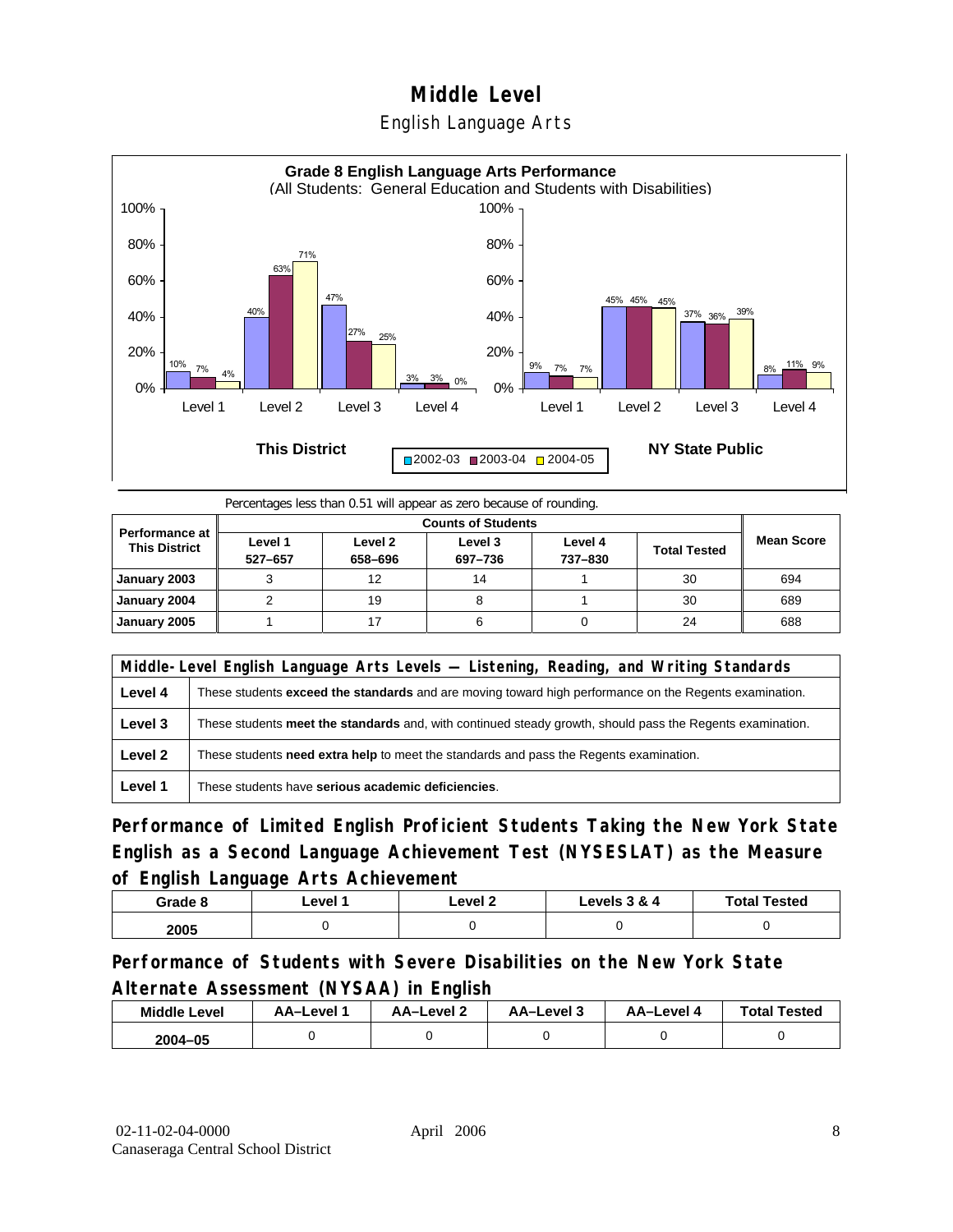#### **Mathematics**



Percentages less than 0.51 will appear as zero because of rounding.

|                                        |                    | <b>Counts of Students</b> |                    |                    |                     |                   |  |  |  |
|----------------------------------------|--------------------|---------------------------|--------------------|--------------------|---------------------|-------------------|--|--|--|
| Performance at<br><b>This District</b> | Level 1<br>517-680 | Level 2<br>681-715        | Level 3<br>716-759 | Level 4<br>760-882 | <b>Total Tested</b> | <b>Mean Score</b> |  |  |  |
| May 2003                               |                    |                           | 21                 |                    | 31                  | 722               |  |  |  |
| May 2004                               |                    |                           |                    |                    | 29                  | 717               |  |  |  |
| May 2005                               |                    |                           |                    |                    | 24                  | 715               |  |  |  |

|         | Middle-Level Mathematics Levels — Knowledge, Reasoning, and Problem-Solving Standards                         |  |  |  |  |
|---------|---------------------------------------------------------------------------------------------------------------|--|--|--|--|
| Level 4 | These students <b>exceed the standards</b> and are moving toward high performance on the Regents examination. |  |  |  |  |
| Level 3 | These students meet the standards and, with continued steady growth, should pass the Regents examination.     |  |  |  |  |
| Level 2 | These students need extra help to meet the standards and pass the Regents examination.                        |  |  |  |  |
| Level 1 | These students have serious academic deficiencies.                                                            |  |  |  |  |

### **Performance of Students with Severe Disabilities on the New York State Alternate Assessment (NYSAA) in Mathematics**

| <b>Middle Level</b> | AA-Level | <b>AA-Level 2</b> | AA–Level 3 | AA–Level 4 | <b>Total Tested</b> |
|---------------------|----------|-------------------|------------|------------|---------------------|
| 2004-05             |          |                   |            |            |                     |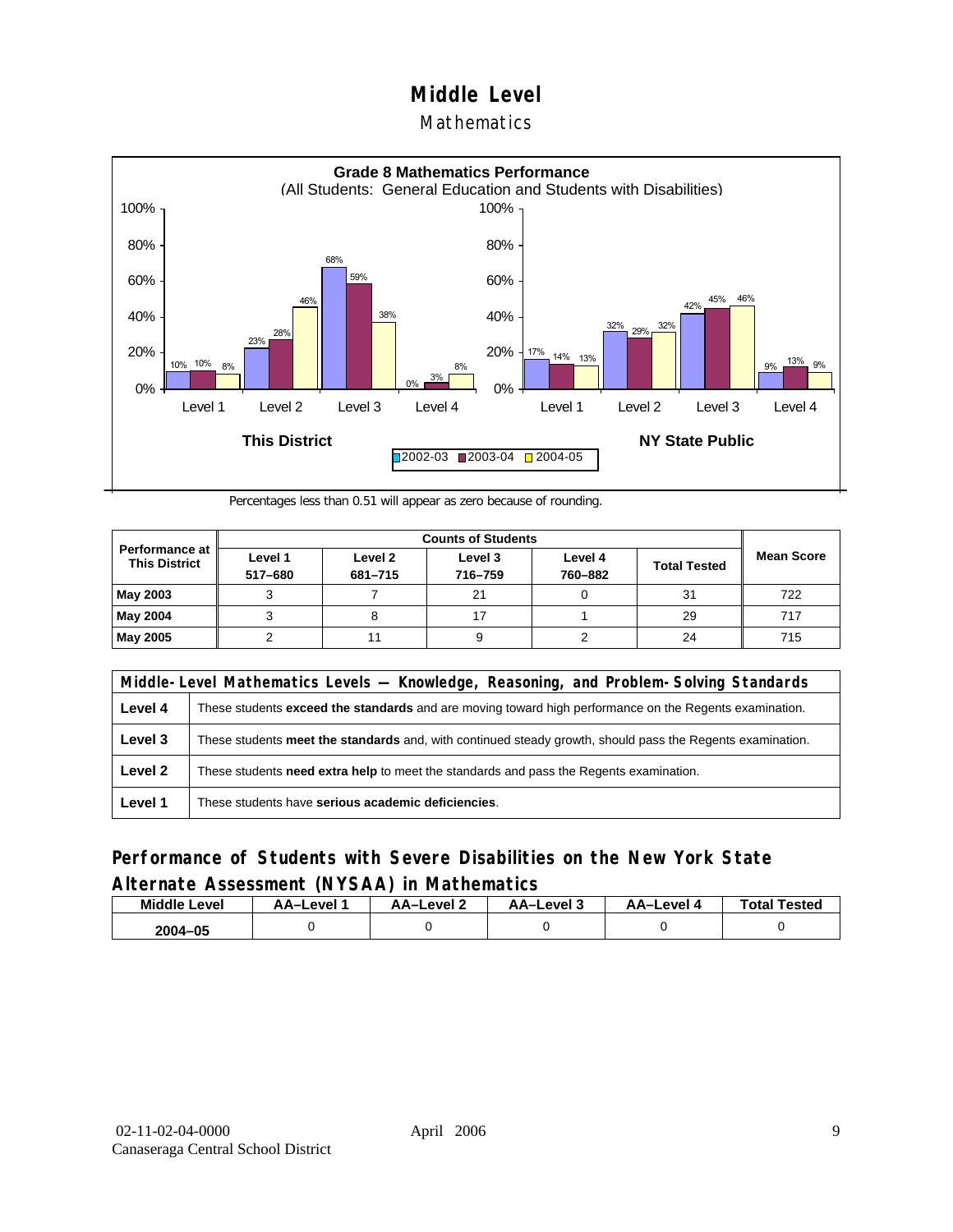#### **Science**



#### Percentages less than 0.51 will appear as zero because of rounding.

| <b>Performance at This District</b> |                             |         | <b>Mean Score</b> |         |         |              |    |
|-------------------------------------|-----------------------------|---------|-------------------|---------|---------|--------------|----|
|                                     |                             | Level 1 | Level 2           | Level 3 | Level 4 | Total Tested |    |
| January/                            | <b>Middle-Level Science</b> |         |                   | 13      | 12      | 29           | 78 |
| <b>June 2003</b>                    | <b>Regents Science</b>      |         |                   |         |         |              |    |
| January/                            | <b>Middle-Level Science</b> |         |                   |         |         | 29           |    |
| <b>June 2004</b>                    | <b>Regents Science</b>      |         |                   |         |         |              |    |
| January/                            | <b>Middle-Level Science</b> |         | 6                 | 14      |         | 24           | 71 |
| <b>June 2005</b>                    | <b>Regents Science</b>      |         |                   |         |         |              |    |

|         | Middle-Level Science Levels — Knowledge, Reasoning, and Problem-Solving Standards*                                                                                                                  |  |  |  |  |
|---------|-----------------------------------------------------------------------------------------------------------------------------------------------------------------------------------------------------|--|--|--|--|
| Level 4 | These students <b>exceed the standards</b> on the middle-level science test and are moving toward high performance<br>on the Regents examinations or score 85-100 on a Regents science examination. |  |  |  |  |
| Level 3 | These students meet the standards on the middle-level science test and, with continued steady growth, should<br>pass the Regents examinations or score 65–84 on a Regents science examination.      |  |  |  |  |
| Level 2 | These students need extra help to meet the standards for middle-level science and to pass the Regents<br>examinations or score 55–64 on a Regents science examination.                              |  |  |  |  |
| Level 1 | These students have serious academic deficiencies as evidenced in the middle-level science test or score 0-54<br>on a Regents science examination.                                                  |  |  |  |  |

\*Students may demonstrate proficiency in middle-level science by scoring at Level 3 or above on the middle-level science test or by scoring 65 or above on a Regents examination in science.

#### **Performance of Students with Severe Disabilities on the New York State Alternate Assessment (NYSAA) in Science**

| Middle L<br>_evel | AA–Level | AA-Level 2 | AA-Level 3 | AA–Level | <b>Tested</b><br>Total. |
|-------------------|----------|------------|------------|----------|-------------------------|
| 2004-05           |          |            |            |          |                         |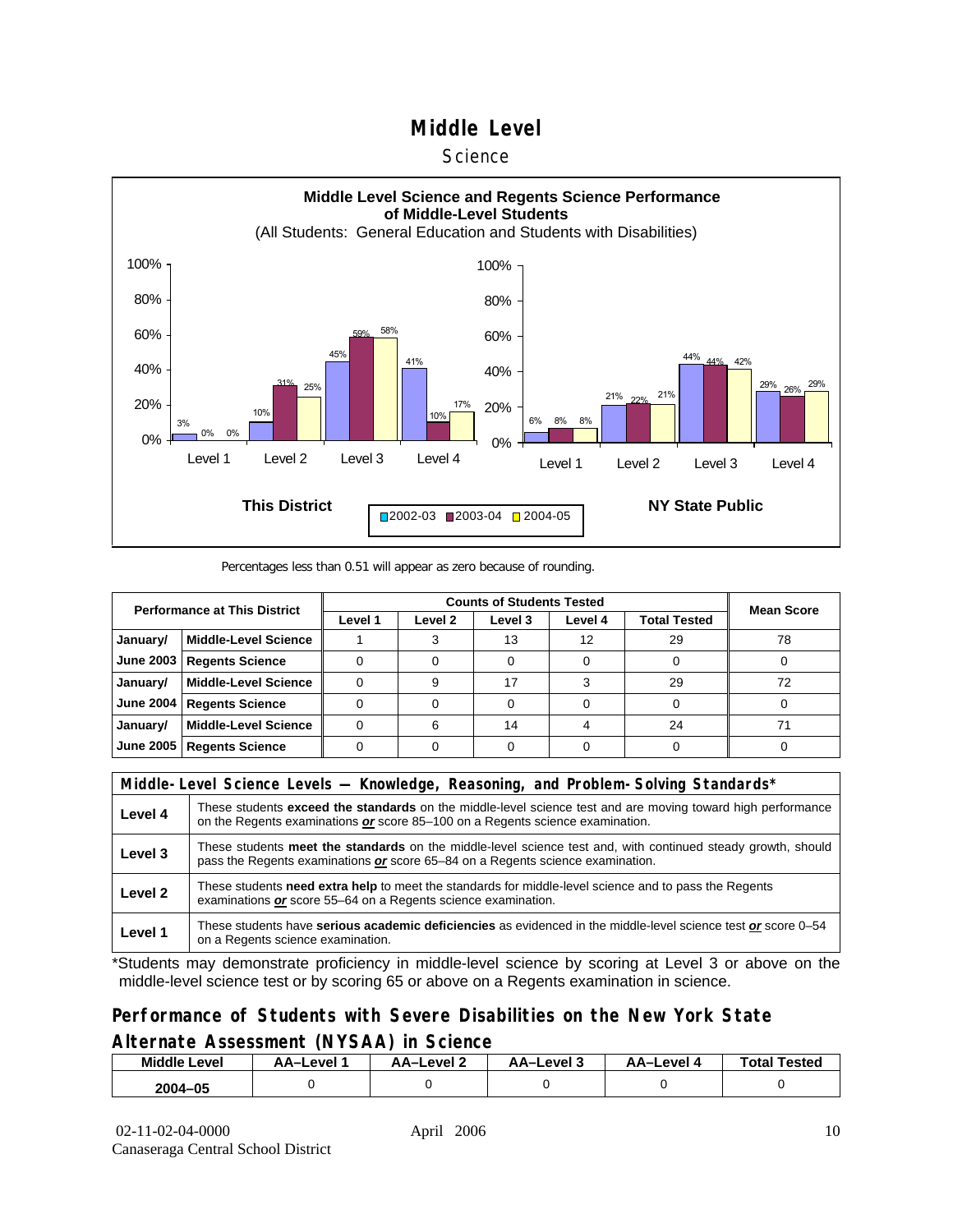## **High School English Achievement after Four Years of Instruction**

 The graphs and tables below present performance of the 1999, 2000, and 2001 district accountability cohort members, four years after entering grade 9, in meeting the graduation assessment requirement in English. In the graph, students passing approved alternatives to this examination are counted as scoring in the 65 to 84 range. RCT results are not included in the graph. The data in these tables and charts show the performance of the cohorts as of June  $30<sup>th</sup>$  of the fourth year after first entering grade 9.



Percentages less than 0.51 will appear as zero because of rounding.

| English Graduation Requirement Achievement after Four Years of High School* |                                              |                                          |                                           |                                           |                                            |                                       |  |  |  |  |  |
|-----------------------------------------------------------------------------|----------------------------------------------|------------------------------------------|-------------------------------------------|-------------------------------------------|--------------------------------------------|---------------------------------------|--|--|--|--|--|
|                                                                             | <b>Cohort Members</b><br><b>All Students</b> | <b>Highest Score</b><br>Between 0 and 54 | <b>Highest Score</b><br>Between 55 and 64 | <b>Highest Score</b><br>Between 65 and 84 | <b>Highest Score</b><br>Between 85 and 100 | Approved<br><b>Alternative Credit</b> |  |  |  |  |  |
| 1999 Cohort                                                                 | 28                                           |                                          |                                           |                                           |                                            |                                       |  |  |  |  |  |
| 2000 Cohort                                                                 | 21                                           |                                          |                                           | 10                                        |                                            |                                       |  |  |  |  |  |
| 2001 Cohort                                                                 | 36                                           |                                          |                                           | 16                                        |                                            |                                       |  |  |  |  |  |

\*Assessments used to determine counts in this table include the Regents examination in comprehensive English, the component retest in English, and approved alternatives.

| Performance of Students Who Took the Regents<br><b>Competency Tests in Reading and Writing to</b><br>Meet the Graduation Requirement* |                        |                                                |  |  |  |  |  |  |  |
|---------------------------------------------------------------------------------------------------------------------------------------|------------------------|------------------------------------------------|--|--|--|--|--|--|--|
|                                                                                                                                       | <b>Passed the RCTs</b> | <b>Failed RCT in Reading</b><br>and/or Writing |  |  |  |  |  |  |  |
| 1999 Cohort                                                                                                                           | з                      |                                                |  |  |  |  |  |  |  |
| 2000 Cohort                                                                                                                           | っ                      |                                                |  |  |  |  |  |  |  |
| 2001 Cohort                                                                                                                           |                        |                                                |  |  |  |  |  |  |  |

\*Includes only students eligible for the safety net who did not score 55 or higher on the Regents examination or an approved alternative.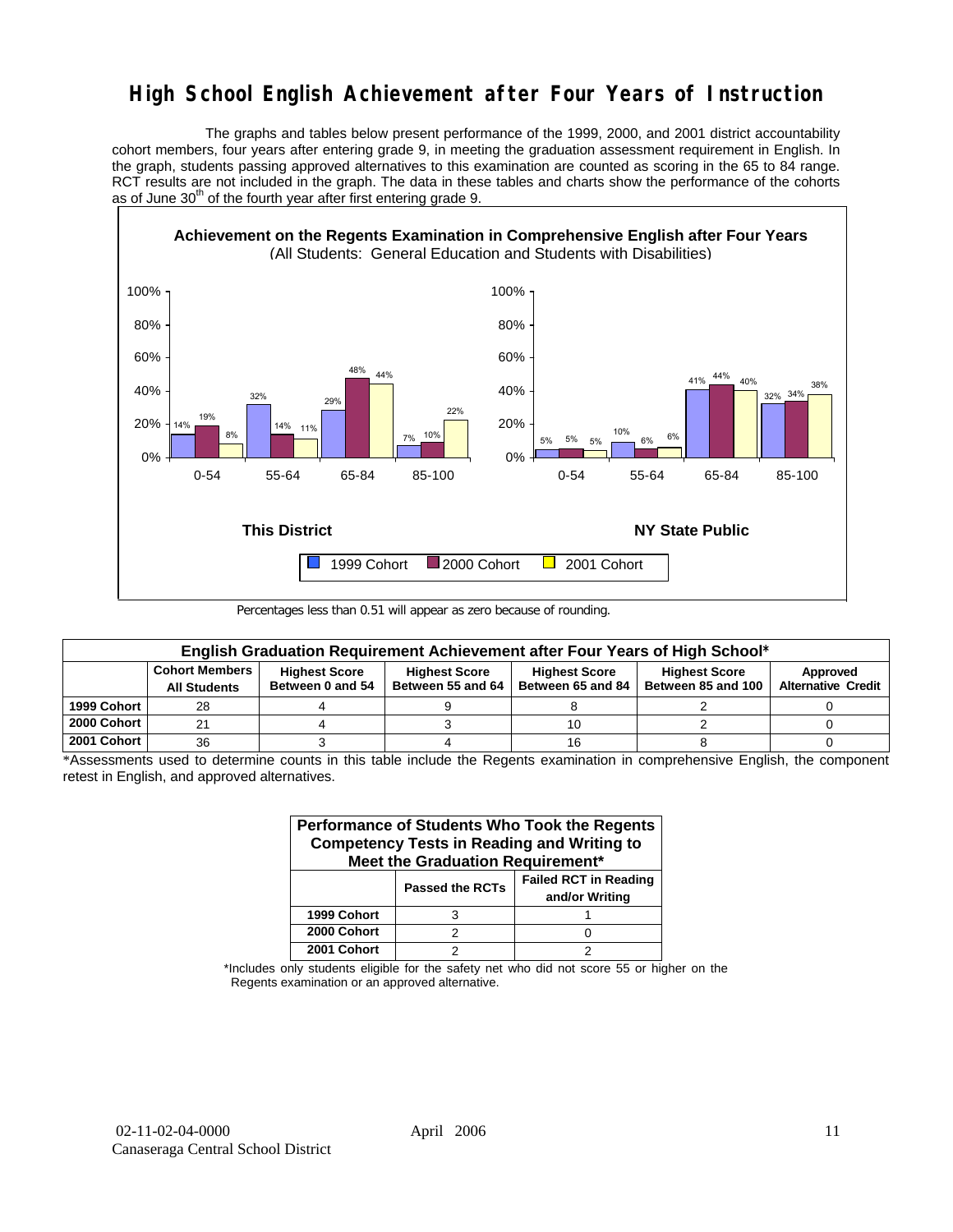## **High School Mathematics Achievement after Four Years of Instruction**

The graphs and tables below present performance of the 1999, 2000, and 2001 district accountability cohort members, four years after entering grade 9, in meeting the graduation assessment requirement in mathematics. In the graph, students passing approved alternatives to these examinations are counted as scoring in the 65 to 84 range. RCT results are not included in the graph. The data in these tables and charts show the performance of the cohorts as of June  $30<sup>th</sup>$  of the fourth year after first entering grade 9.



Percentages less than 0.51 will appear as zero because of rounding.

|             | Mathematics Graduation Requirement Achievement after Four Years of High School* |                      |                      |                      |                                                                                            |          |  |  |  |  |  |
|-------------|---------------------------------------------------------------------------------|----------------------|----------------------|----------------------|--------------------------------------------------------------------------------------------|----------|--|--|--|--|--|
|             | <b>Cohort Members</b>                                                           | <b>Highest Score</b> | <b>Highest Score</b> | <b>Highest Score</b> | <b>Highest Score</b>                                                                       | Approved |  |  |  |  |  |
|             | <b>All Students</b>                                                             |                      |                      |                      | Between 0 and 54 Between 55 and 64 Between 65 and 84 Between 85 and 100 Alternative Credit |          |  |  |  |  |  |
| 1999 Cohort | 28                                                                              |                      |                      | 12                   |                                                                                            |          |  |  |  |  |  |
| 2000 Cohort |                                                                                 |                      |                      |                      |                                                                                            |          |  |  |  |  |  |
| 2001 Cohort | 36                                                                              |                      |                      | 20                   |                                                                                            |          |  |  |  |  |  |

\*Assessments used to determine counts in this table include a Regents examination in mathematics, the component retest in mathematics and approved alternatives.

| Performance of Students Who Took the Regents<br><b>Competency Test in Mathematics to Meet the</b><br><b>Graduation Requirement*</b> |                       |                                          |  |  |  |  |  |  |
|-------------------------------------------------------------------------------------------------------------------------------------|-----------------------|------------------------------------------|--|--|--|--|--|--|
|                                                                                                                                     | <b>Passed the RCT</b> | <b>Failed at Least</b><br><b>One RCT</b> |  |  |  |  |  |  |
| 1999 Cohort                                                                                                                         |                       |                                          |  |  |  |  |  |  |
| 2000 Cohort                                                                                                                         |                       |                                          |  |  |  |  |  |  |
| 2001 Cohort                                                                                                                         |                       |                                          |  |  |  |  |  |  |

\*Includes only students eligible for the safety net who did not score 55 or higher on the Regents examination or an approved alternative.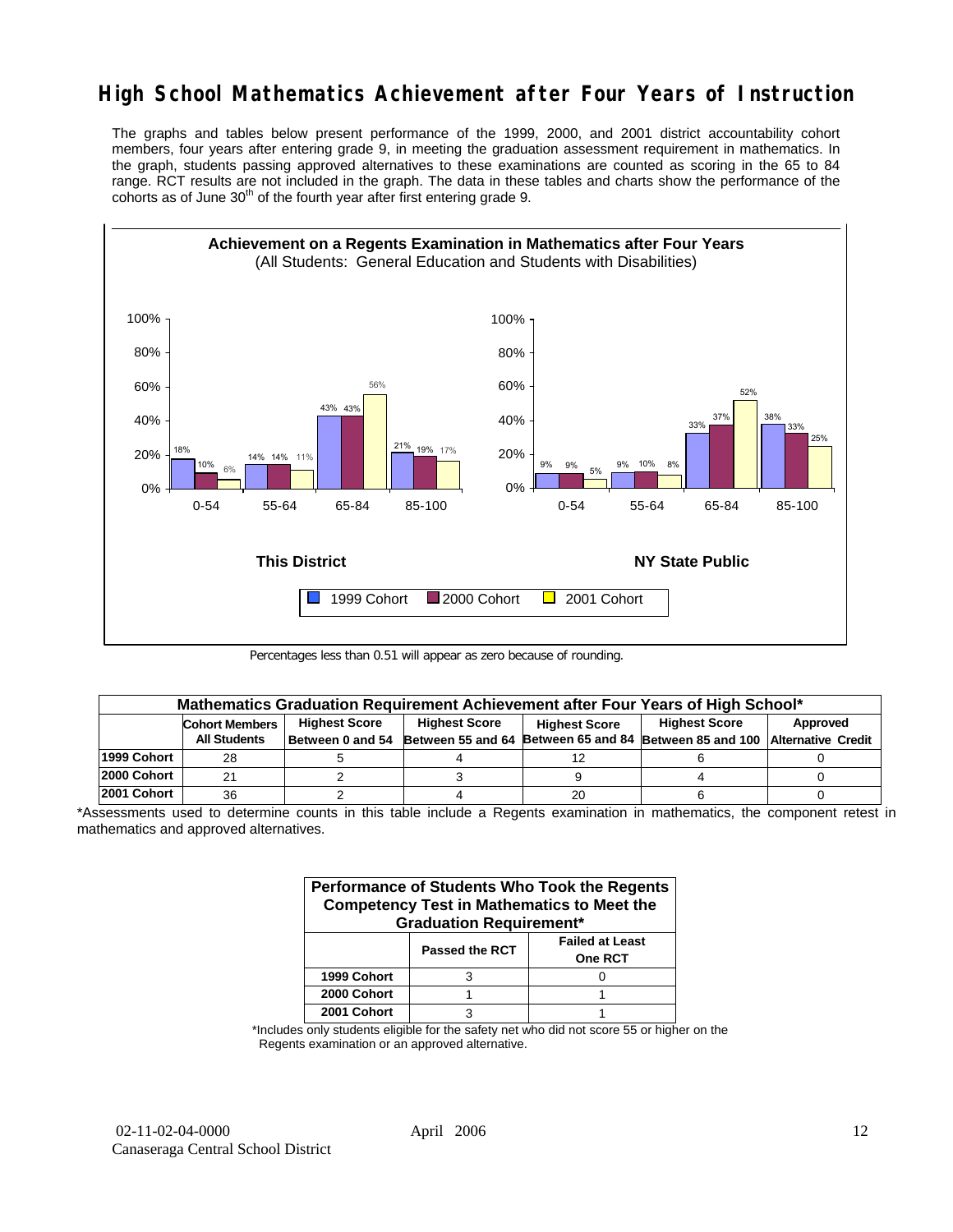## **Cohort Graduation Rates**

 Students were counted as graduates if they earned a local diploma with or without a Regents endorsement by August 31<sup>st</sup> of the fourth year after first entering grade 9. The graduation-rate cohort includes students who transferred to general education development (GED) programs. These students were not counted in the 1998, 1999, and 2000 district accountability cohorts for English and mathematics.



Percentages less than 0.51 will appear as zero because of rounding.

| <b>Cohort Graduation Rates</b> |                                  |                                |                                                                      |                            |  |  |  |  |  |  |
|--------------------------------|----------------------------------|--------------------------------|----------------------------------------------------------------------|----------------------------|--|--|--|--|--|--|
|                                | <b>Cohort</b><br>Members*<br>(a) | <b>Transfers to GED</b><br>(b) | <b>Graduation Rate</b><br><b>Cohort</b><br><b>Members</b><br>$(a+b)$ | <b>Number</b><br>Graduated |  |  |  |  |  |  |
| 1998 Cohort                    | 26                               |                                | 26                                                                   | 26                         |  |  |  |  |  |  |
| 1999 Cohort                    | 29                               |                                | 29                                                                   | 24                         |  |  |  |  |  |  |
| 2000 Cohort                    | 21                               |                                | 21                                                                   | 19                         |  |  |  |  |  |  |

 $*$ Count as of August 31 $*$  of the fourth year after first entering grade 9.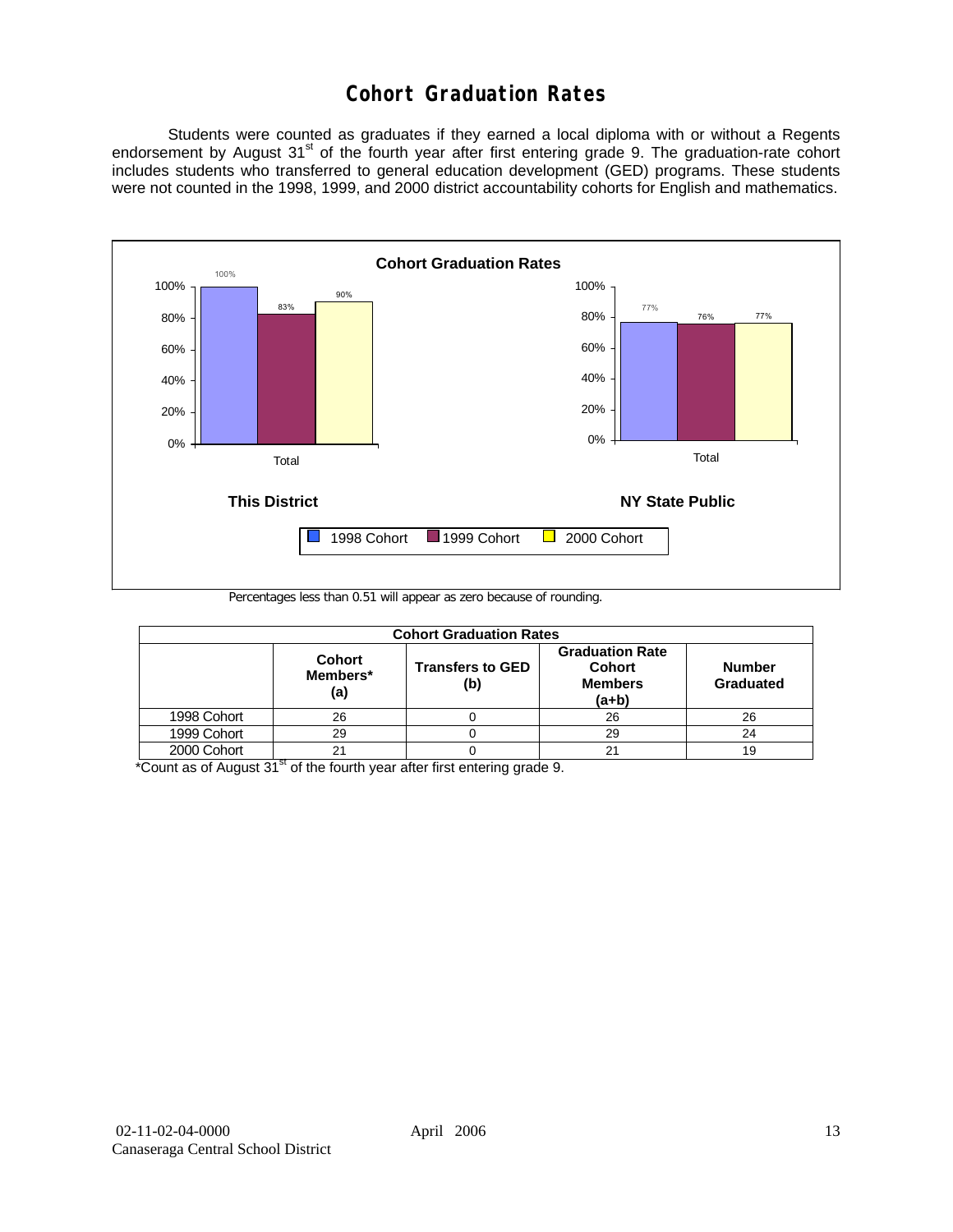# **Analysis of Student Subgroup Performance**

Historically, on State assessments the average performance of Black, Hispanic, and Native American students has been lower than that of White and Asian students. Similarly, students from lowincome families have not performed as well as those from higher income families. A high priority of the Board of Regents is to eliminate these gaps in student performance. In addition, Title I of the federal Elementary and Secondary Education Act includes explicit requirements "to ensure that students served by Title I are given the same opportunity to achieve to high standards and are held to the same high expectations as all students in each State."

This section of the district report card provides performance data for two years by racial/ethnic group, disability status, gender, English proficiency status, income level, and migrant status. The purpose of the student subgroup analyses is to determine if students who perform below the standards in any district tend to fall into particular groups, such as minority students, limited English proficient students, or economically disadvantaged students. If these analyses provide evidence that students in one of the groups achieve at a lower level than other students, the district should examine the reasons for this lower performance and make necessary changes in curriculum, instruction, and student support services to remedy these performance gaps. If your district did not report data for the 2004–05 school year for a subject and grade, a table showing data for subgroups in that subject and grade will not be included in the *Analysis*.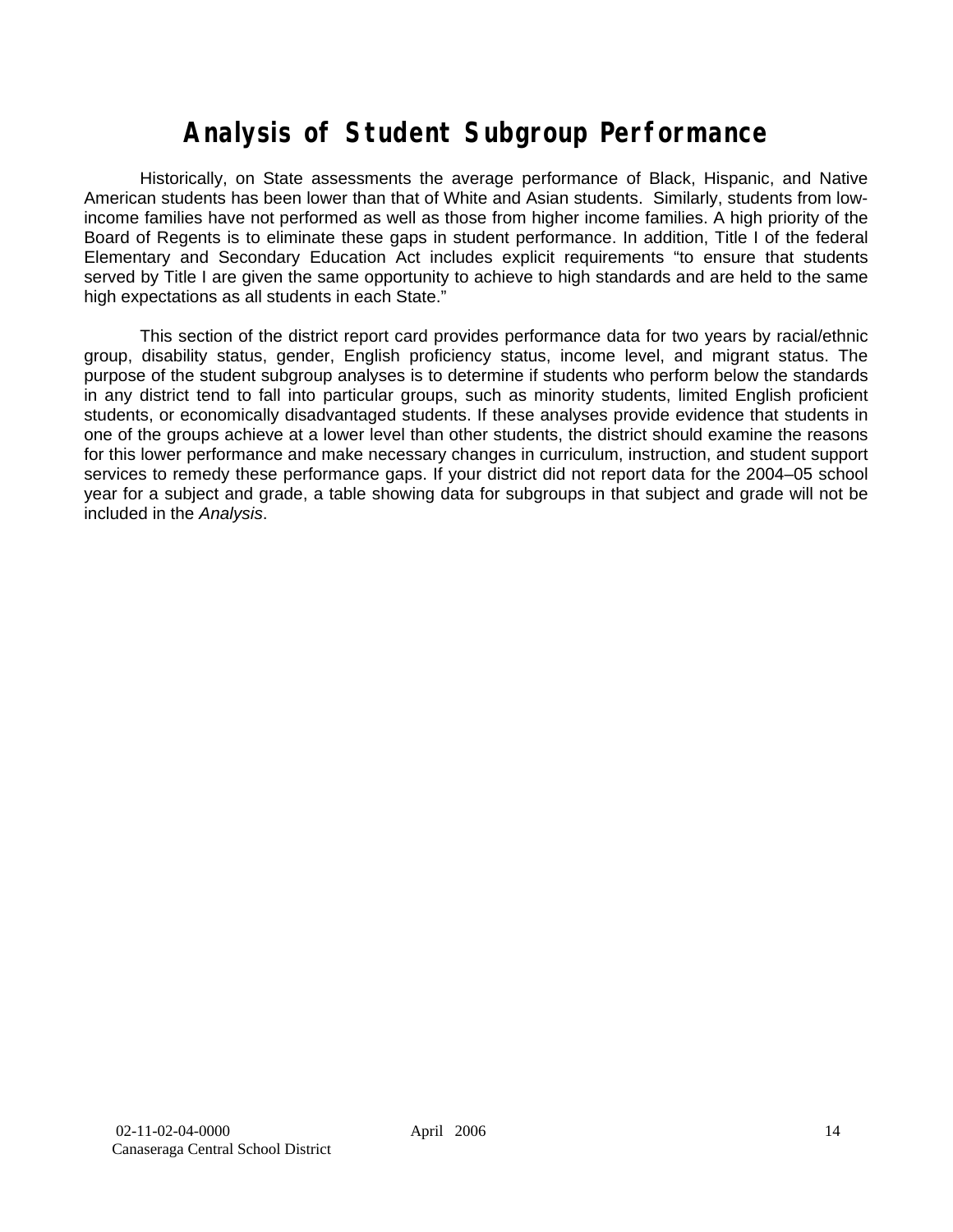## English Language Arts

|                                              |                |         | ັ<br>2003-04                                                      |    | 2004-05       |         |                                                                   |       |  |
|----------------------------------------------|----------------|---------|-------------------------------------------------------------------|----|---------------|---------|-------------------------------------------------------------------|-------|--|
| <b>Student Subgroup</b>                      | <b>Total</b>   |         | <b>Percentages of Tested</b><br><b>Students Scoring at Levels</b> |    | <b>Total</b>  |         | <b>Percentages of Tested</b><br><b>Students Scoring at Levels</b> |       |  |
|                                              | <b>Tested</b>  | $2 - 4$ | $3 - 4$                                                           | 4  | <b>Tested</b> | $2 - 4$ | $3 - 4$                                                           | 4     |  |
| <b>Results by Race/Ethnicity</b>             |                |         |                                                                   |    |               |         |                                                                   |       |  |
| American Indian/Alaskan Native               | 0              | 0%      | 0%                                                                | 0% | $\mathbf 0$   | 0%      | 0%                                                                | 0%    |  |
| <b>Black</b>                                 | 0              | 0%      | 0%                                                                | 0% | 0             | 0%      | 0%                                                                | 0%    |  |
| Hispanic                                     | 0              | 0%      | 0%                                                                | 0% | 0             | 0%      | 0%                                                                | 0%    |  |
| Asian or Pacific Islander                    | 0              | 0%      | 0%                                                                | 0% | 0             | 0%      | 0%                                                                | 0%    |  |
| White                                        | 22             | 77%     | 36%                                                               | 5% | 19            | 95%     | 53%                                                               | 0%    |  |
| Total                                        | 22             | 77%     | 36%                                                               | 5% | 19            | 95%     | 53%                                                               | 0%    |  |
| Small Group Totals (s)                       | 0              | 0%      | 0%                                                                | 0% | 0             | 0%      | 0%                                                                | 0%    |  |
| <b>Results by Disability Status</b>          |                |         |                                                                   |    |               |         |                                                                   |       |  |
| General-education students                   | 15             | 100%    | 53%                                                               | 7% | 18            | s       | s                                                                 | s     |  |
| Students with disabilities                   | $\overline{7}$ | 29%     | 0%                                                                | 0% | $\mathbf{1}$  | s       | s                                                                 | s     |  |
| Total                                        | 22             | 77%     | 36%                                                               | 5% | 19            | 95%     | 53%                                                               | $0\%$ |  |
| <b>Results by Gender</b>                     |                |         |                                                                   |    |               |         |                                                                   |       |  |
| Female                                       | 12             | 92%     | 58%                                                               | 8% | 9             | 100%    | 78%                                                               | 0%    |  |
| Male                                         | 10             | 60%     | 10%                                                               | 0% | 10            | 90%     | 30%                                                               | 0%    |  |
| Total                                        | 22             | 77%     | 36%                                                               | 5% | 19            | 95%     | 53%                                                               | 0%    |  |
| <b>Results by English Proficiency Status</b> |                |         |                                                                   |    |               |         |                                                                   |       |  |
| English proficient                           | 22             | 77%     | 36%                                                               | 5% | 19            | 95%     | 53%                                                               | 0%    |  |
| Limited English proficient                   | $\mathbf 0$    | 0%      | 0%                                                                | 0% | 0             | 0%      | 0%                                                                | 0%    |  |
| Total                                        | 22             | 77%     | 36%                                                               | 5% | 19            | 95%     | 53%                                                               | 0%    |  |
| <b>Results by Income Level</b>               |                |         |                                                                   |    |               |         |                                                                   |       |  |
| Economically disadvantaged                   | 9              | 56%     | 22%                                                               | 0% | 9             | 89%     | 44%                                                               | 0%    |  |
| Not disadvantaged                            | 13             | 92%     | 46%                                                               | 8% | 10            | 100%    | 60%                                                               | 0%    |  |
| Total                                        | 22             | 77%     | 36%                                                               | 5% | 19            | 95%     | 53%                                                               | 0%    |  |
| <b>Results by Migrant Status</b>             |                |         |                                                                   |    |               |         |                                                                   |       |  |
| Migrant family                               | $\mathbf 0$    | 0%      | 0%                                                                | 0% | 0             | 0%      | 0%                                                                | 0%    |  |
| Not migrant family                           | 22             | 77%     | 36%                                                               | 5% | 19            | 95%     | 53%                                                               | 0%    |  |
| Total                                        | 22             | 77%     | 36%                                                               | 5% | 19            | 95%     | 53%                                                               | 0%    |  |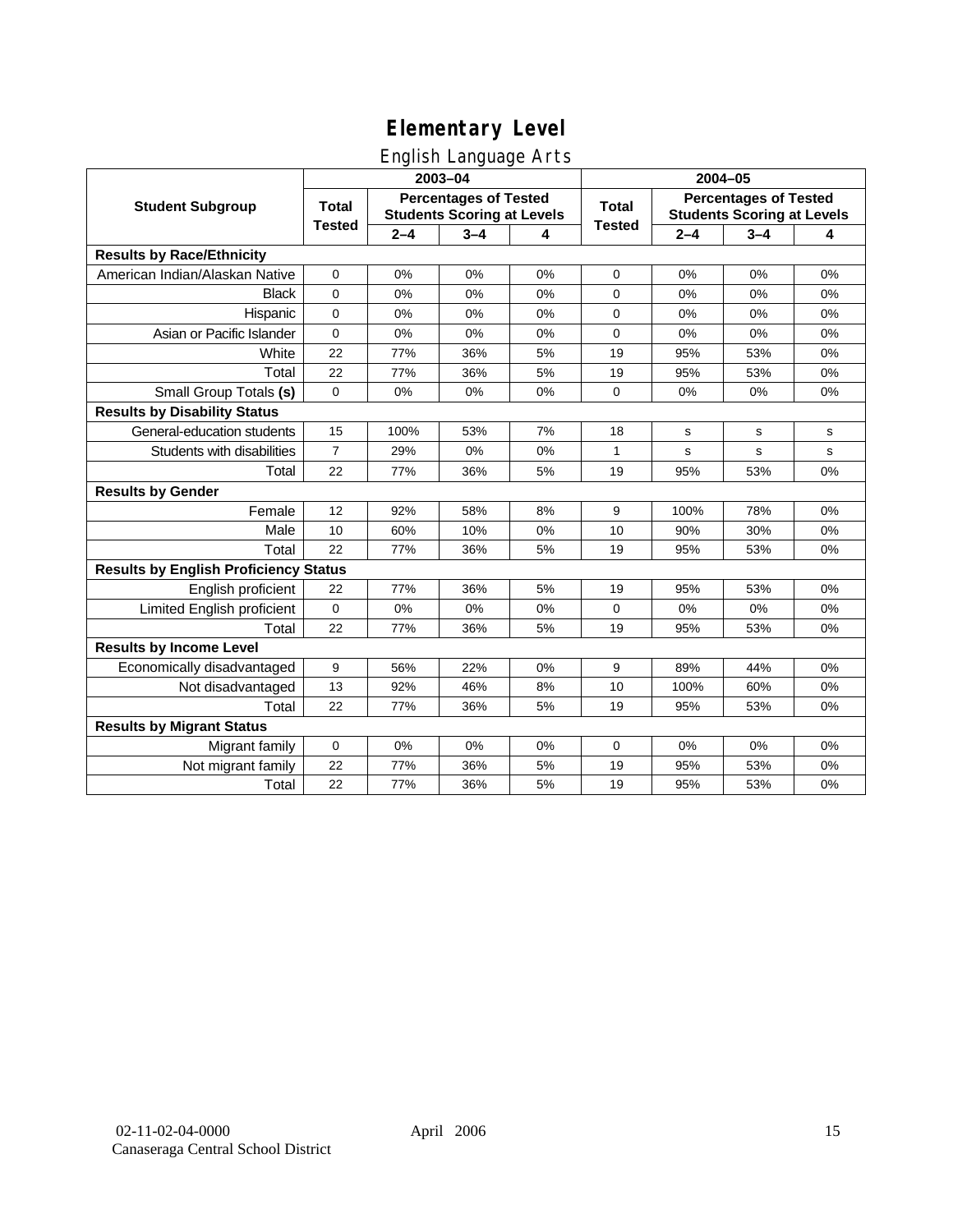### Mathematics

|                                              |                |         | 2003-04                                                           |    | 2004-05        |         |                                                                   |             |
|----------------------------------------------|----------------|---------|-------------------------------------------------------------------|----|----------------|---------|-------------------------------------------------------------------|-------------|
| <b>Student Subgroup</b>                      | <b>Total</b>   |         | <b>Percentages of Tested</b><br><b>Students Scoring at Levels</b> |    | Total          |         | <b>Percentages of Tested</b><br><b>Students Scoring at Levels</b> |             |
|                                              | <b>Tested</b>  | $2 - 4$ | $3 - 4$                                                           | 4  | <b>Tested</b>  | $2 - 4$ | $3 - 4$                                                           | 4           |
| <b>Results by Race/Ethnicity</b>             |                |         |                                                                   |    |                |         |                                                                   |             |
| American Indian/Alaskan Native               | $\mathbf{0}$   | 0%      | 0%                                                                | 0% | $\mathbf 0$    | 0%      | 0%                                                                | 0%          |
| <b>Black</b>                                 | $\Omega$       | 0%      | 0%                                                                | 0% | $\Omega$       | 0%      | 0%                                                                | 0%          |
| Hispanic                                     | $\Omega$       | 0%      | 0%                                                                | 0% | $\mathbf 0$    | 0%      | 0%                                                                | 0%          |
| Asian or Pacific Islander                    | $\mathbf{0}$   | 0%      | 0%                                                                | 0% | $\mathbf 0$    | 0%      | 0%                                                                | 0%          |
| White                                        | 22             | 100%    | 59%                                                               | 0% | 20             | 100%    | 70%                                                               | 5%          |
| Total                                        | 22             | 100%    | 59%                                                               | 0% | 20             | 100%    | 70%                                                               | 5%          |
| Small Group Totals (s)                       | $\mathbf 0$    | 0%      | 0%                                                                | 0% | $\Omega$       | 0%      | 0%                                                                | 0%          |
| <b>Results by Disability Status</b>          |                |         |                                                                   |    |                |         |                                                                   |             |
| General-education students                   | 15             | 100%    | 67%                                                               | 0% | 18             | s       | s                                                                 | s           |
| Students with disabilities                   | $\overline{7}$ | 100%    | 43%                                                               | 0% | $\overline{2}$ | s       | s                                                                 | $\mathbf s$ |
| Total                                        | 22             | 100%    | 59%                                                               | 0% | 20             | 100%    | 70%                                                               | 5%          |
| <b>Results by Gender</b>                     |                |         |                                                                   |    |                |         |                                                                   |             |
| Female                                       | 12             | 100%    | 67%                                                               | 0% | 9              | 100%    | 78%                                                               | 0%          |
| Male                                         | 10             | 100%    | 50%                                                               | 0% | 11             | 100%    | 64%                                                               | 9%          |
| Total                                        | 22             | 100%    | 59%                                                               | 0% | 20             | 100%    | 70%                                                               | 5%          |
| <b>Results by English Proficiency Status</b> |                |         |                                                                   |    |                |         |                                                                   |             |
| English proficient                           | 22             | 100%    | 59%                                                               | 0% | 20             | 100%    | 70%                                                               | 5%          |
| Limited English proficient                   | 0              | 0%      | 0%                                                                | 0% | $\mathbf 0$    | 0%      | 0%                                                                | 0%          |
| Total                                        | 22             | 100%    | 59%                                                               | 0% | 20             | 100%    | 70%                                                               | 5%          |
| <b>Results by Income Level</b>               |                |         |                                                                   |    |                |         |                                                                   |             |
| Economically disadvantaged                   | 9              | 100%    | 22%                                                               | 0% | 10             | 100%    | 80%                                                               | 0%          |
| Not disadvantaged                            | 13             | 100%    | 85%                                                               | 0% | 10             | 100%    | 60%                                                               | 10%         |
| Total                                        | 22             | 100%    | 59%                                                               | 0% | 20             | 100%    | 70%                                                               | 5%          |
| <b>Results by Migrant Status</b>             |                |         |                                                                   |    |                |         |                                                                   |             |
| Migrant family                               | 0              | 0%      | 0%                                                                | 0% | 0              | 0%      | 0%                                                                | 0%          |
| Not migrant family                           | 22             | 100%    | 59%                                                               | 0% | 20             | 100%    | 70%                                                               | 5%          |
| Total                                        | 22             | 100%    | 59%                                                               | 0% | 20             | 100%    | 70%                                                               | 5%          |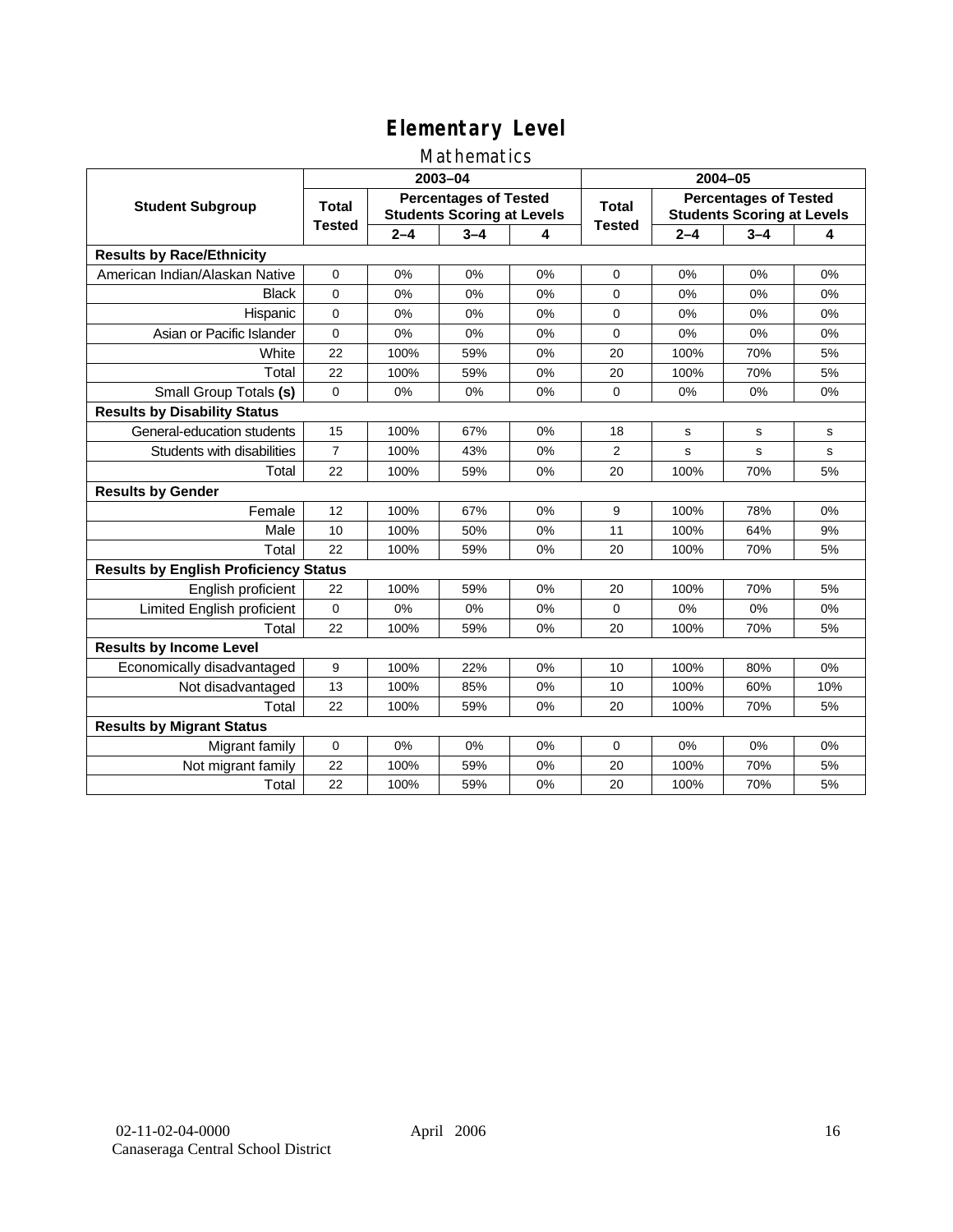#### **Science**

|                                              | 2003-04                |         |                                                                   |     | 2004-05                       |         |                                                                   |     |
|----------------------------------------------|------------------------|---------|-------------------------------------------------------------------|-----|-------------------------------|---------|-------------------------------------------------------------------|-----|
| <b>Student Subgroup</b>                      | Total<br><b>Tested</b> |         | <b>Percentages of Tested</b><br><b>Students Scoring at Levels</b> |     | <b>Total</b><br><b>Tested</b> |         | <b>Percentages of Tested</b><br><b>Students Scoring at Levels</b> |     |
|                                              |                        | $2 - 4$ | $3 - 4$                                                           | 4   |                               | $2 - 4$ | $3 - 4$                                                           | 4   |
| <b>Results by Race/Ethnicity</b>             |                        |         |                                                                   |     |                               |         |                                                                   |     |
| American Indian/Alaskan Native               | 0                      | 0%      | 0%                                                                | 0%  | 0                             | 0%      | 0%                                                                | 0%  |
| <b>Black</b>                                 | $\Omega$               | 0%      | 0%                                                                | 0%  | $\Omega$                      | 0%      | 0%                                                                | 0%  |
| Hispanic                                     | $\mathbf 0$            | 0%      | 0%                                                                | 0%  | $\mathbf 0$                   | 0%      | 0%                                                                | 0%  |
| Asian or Pacific Islander                    | $\mathbf 0$            | 0%      | 0%                                                                | 0%  | $\Omega$                      | 0%      | 0%                                                                | 0%  |
| White                                        | 22                     | 100%    | 95%                                                               | 18% | 20                            | 95%     | 80%                                                               | 40% |
| Total                                        | 22                     | 100%    | 95%                                                               | 18% | 20                            | 95%     | 80%                                                               | 40% |
| Small Group Totals (s)                       | 0                      | 0%      | 0%                                                                | 0%  | $\mathbf 0$                   | 0%      | 0%                                                                | 0%  |
| <b>Results by Disability Status</b>          |                        |         |                                                                   |     |                               |         |                                                                   |     |
| General-education students                   | 15                     | 100%    | 93%                                                               | 20% | 18                            | s       | s                                                                 | s   |
| Students with disabilities                   | $\overline{7}$         | 100%    | 100%                                                              | 14% | 2                             | s       | s                                                                 | s   |
| Total                                        | 22                     | 100%    | 95%                                                               | 18% | 20                            | 95%     | 80%                                                               | 40% |
| <b>Results by Gender</b>                     |                        |         |                                                                   |     |                               |         |                                                                   |     |
| Female                                       | 12                     | 100%    | 92%                                                               | 17% | 9                             | 89%     | 89%                                                               | 56% |
| Male                                         | 10                     | 100%    | 100%                                                              | 20% | 11                            | 100%    | 73%                                                               | 27% |
| Total                                        | 22                     | 100%    | 95%                                                               | 18% | 20                            | 95%     | 80%                                                               | 40% |
| <b>Results by English Proficiency Status</b> |                        |         |                                                                   |     |                               |         |                                                                   |     |
| English proficient                           | 22                     | 100%    | 95%                                                               | 18% | 20                            | 95%     | 80%                                                               | 40% |
| Limited English proficient                   | 0                      | 0%      | 0%                                                                | 0%  | $\mathbf 0$                   | 0%      | 0%                                                                | 0%  |
| Total                                        | 22                     | 100%    | 95%                                                               | 18% | 20                            | 95%     | 80%                                                               | 40% |
| <b>Results by Income Level</b>               |                        |         |                                                                   |     |                               |         |                                                                   |     |
| Economically disadvantaged                   | 9                      | 100%    | 100%                                                              | 0%  | 10                            | 90%     | 80%                                                               | 20% |
| Not disadvantaged                            | 13                     | 100%    | 92%                                                               | 31% | 10                            | 100%    | 80%                                                               | 60% |
| Total                                        | 22                     | 100%    | 95%                                                               | 18% | 20                            | 95%     | 80%                                                               | 40% |
| <b>Results by Migrant Status</b>             |                        |         |                                                                   |     |                               |         |                                                                   |     |
| Migrant family                               | 0                      | 0%      | 0%                                                                | 0%  | $\mathbf 0$                   | 0%      | 0%                                                                | 0%  |
| Not migrant family                           | 22                     | 100%    | 95%                                                               | 18% | 20                            | 95%     | 80%                                                               | 40% |
| Total                                        | 22                     | 100%    | 95%                                                               | 18% | 20                            | 95%     | 80%                                                               | 40% |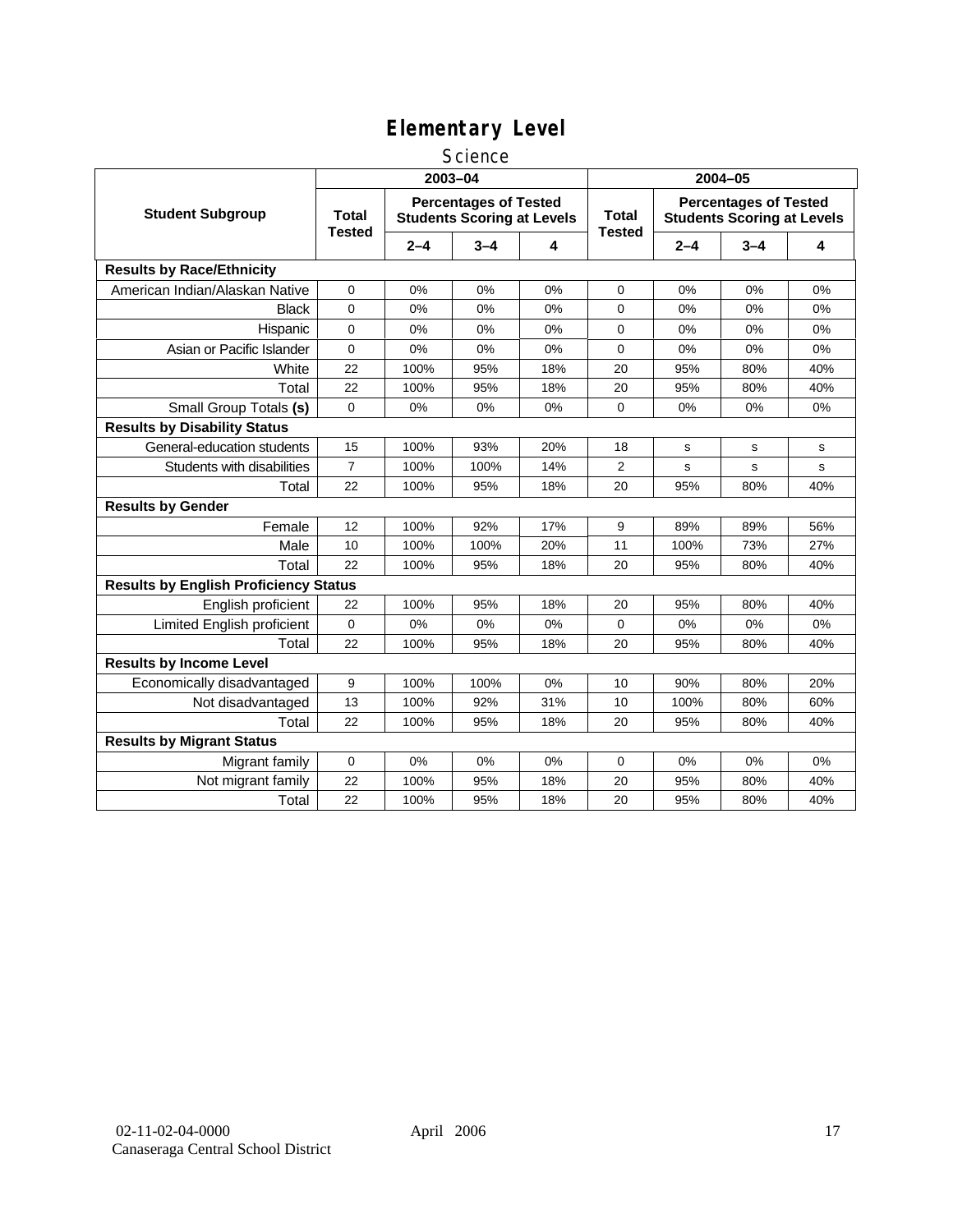## English Language Arts

|                                              |               |         | ັ<br>2003-04                                                      |    |               |         | 2004-05                                                           |             |
|----------------------------------------------|---------------|---------|-------------------------------------------------------------------|----|---------------|---------|-------------------------------------------------------------------|-------------|
| <b>Student Subgroup</b>                      | <b>Total</b>  |         | <b>Percentages of Tested</b><br><b>Students Scoring at Levels</b> |    | <b>Total</b>  |         | <b>Percentages of Tested</b><br><b>Students Scoring at Levels</b> |             |
|                                              | <b>Tested</b> | $2 - 4$ | $3 - 4$                                                           | 4  | <b>Tested</b> | $2 - 4$ | $3 - 4$                                                           | 4           |
| <b>Results by Race/Ethnicity</b>             |               |         |                                                                   |    |               |         |                                                                   |             |
| American Indian/Alaskan Native               | $\mathbf 0$   | 0%      | 0%                                                                | 0% | $\mathbf 0$   | 0%      | 0%                                                                | 0%          |
| <b>Black</b>                                 | 0             | 0%      | 0%                                                                | 0% | $\mathbf 0$   | 0%      | 0%                                                                | 0%          |
| Hispanic                                     | $\Omega$      | 0%      | 0%                                                                | 0% | $\Omega$      | 0%      | 0%                                                                | 0%          |
| Asian or Pacific Islander                    | 0             | 0%      | 0%                                                                | 0% | 0             | 0%      | 0%                                                                | 0%          |
| White                                        | 30            | 93%     | 30%                                                               | 3% | 24            | 96%     | 25%                                                               | 0%          |
| Total                                        | 30            | 93%     | 30%                                                               | 3% | 24            | 96%     | 25%                                                               | 0%          |
| Small Group Totals (s)                       | 0             | 0%      | 0%                                                                | 0% | 0             | 0%      | 0%                                                                | 0%          |
| <b>Results by Disability Status</b>          |               |         |                                                                   |    |               |         |                                                                   |             |
| General-education students                   | 27            | s       | s                                                                 | s  | 21            | s       | s                                                                 | s           |
| Students with disabilities                   | 3             | s       | s                                                                 | s  | 3             | s       | s                                                                 | $\mathbf s$ |
| Total                                        | 30            | 93%     | 30%                                                               | 3% | 24            | 96%     | 25%                                                               | 0%          |
| <b>Results by Gender</b>                     |               |         |                                                                   |    |               |         |                                                                   |             |
| Female                                       | 17            | 100%    | 47%                                                               | 6% | 12            | 100%    | 33%                                                               | 0%          |
| Male                                         | 13            | 85%     | 8%                                                                | 0% | 12            | 92%     | 17%                                                               | 0%          |
| Total                                        | 30            | 93%     | 30%                                                               | 3% | 24            | 96%     | 25%                                                               | 0%          |
| <b>Results by English Proficiency Status</b> |               |         |                                                                   |    |               |         |                                                                   |             |
| English proficient                           | 30            | 93%     | 30%                                                               | 3% | 24            | 96%     | 25%                                                               | 0%          |
| Limited English proficient                   | 0             | 0%      | 0%                                                                | 0% | $\mathbf 0$   | 0%      | 0%                                                                | 0%          |
| Total                                        | 30            | 93%     | 30%                                                               | 3% | 24            | 96%     | 25%                                                               | 0%          |
| <b>Results by Income Level</b>               |               |         |                                                                   |    |               |         |                                                                   |             |
| Economically disadvantaged                   | 14            | 100%    | 36%                                                               | 0% | 12            | 92%     | 17%                                                               | 0%          |
| Not disadvantaged                            | 16            | 88%     | 25%                                                               | 6% | 12            | 100%    | 33%                                                               | 0%          |
| Total                                        | 30            | 93%     | 30%                                                               | 3% | 24            | 96%     | 25%                                                               | 0%          |
| <b>Results by Migrant Status</b>             |               |         |                                                                   |    |               |         |                                                                   |             |
| Migrant family                               | 0             | 0%      | 0%                                                                | 0% | $\mathbf 0$   | 0%      | 0%                                                                | 0%          |
| Not migrant family                           | 30            | 93%     | 30%                                                               | 3% | 24            | 96%     | 25%                                                               | 0%          |
| Total                                        | 30            | 93%     | 30%                                                               | 3% | 24            | 96%     | 25%                                                               | 0%          |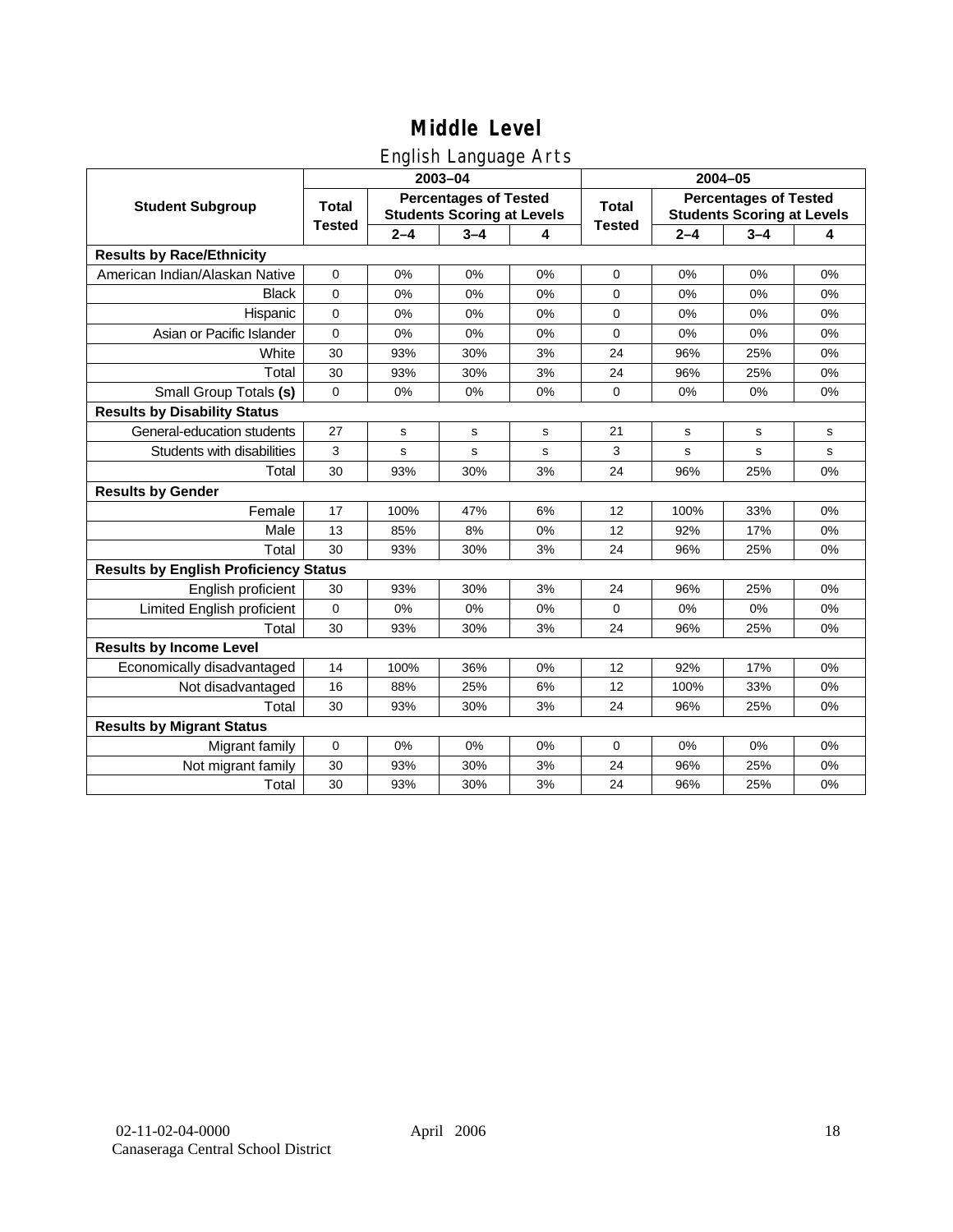### Mathematics

|                                              |                |         | 2003-04                                                           |    | 2004-05       |         |                                                                   |    |
|----------------------------------------------|----------------|---------|-------------------------------------------------------------------|----|---------------|---------|-------------------------------------------------------------------|----|
| <b>Student Subgroup</b>                      | <b>Total</b>   |         | <b>Percentages of Tested</b><br><b>Students Scoring at Levels</b> |    | <b>Total</b>  |         | <b>Percentages of Tested</b><br><b>Students Scoring at Levels</b> |    |
|                                              | <b>Tested</b>  | $2 - 4$ | $3 - 4$                                                           | 4  | <b>Tested</b> | $2 - 4$ | $3 - 4$                                                           | 4  |
| <b>Results by Race/Ethnicity</b>             |                |         |                                                                   |    |               |         |                                                                   |    |
| American Indian/Alaskan Native               | $\mathbf{0}$   | 0%      | 0%                                                                | 0% | $\Omega$      | 0%      | 0%                                                                | 0% |
| <b>Black</b>                                 | $\Omega$       | 0%      | 0%                                                                | 0% | $\Omega$      | 0%      | 0%                                                                | 0% |
| Hispanic                                     | $\mathbf 0$    | 0%      | 0%                                                                | 0% | $\Omega$      | 0%      | 0%                                                                | 0% |
| Asian or Pacific Islander                    | 0              | 0%      | 0%                                                                | 0% | 0             | 0%      | 0%                                                                | 0% |
| White                                        | 29             | 90%     | 62%                                                               | 3% | 24            | 92%     | 46%                                                               | 8% |
| Total                                        | 29             | 90%     | 62%                                                               | 3% | 24            | 92%     | 46%                                                               | 8% |
| Small Group Totals (s)                       | 0              | 0%      | 0%                                                                | 0% | $\Omega$      | 0%      | 0%                                                                | 0% |
| <b>Results by Disability Status</b>          |                |         |                                                                   |    |               |         |                                                                   |    |
| General-education students                   | 27             | s       | s                                                                 | s  | 21            | s       | s                                                                 | s  |
| Students with disabilities                   | $\overline{2}$ | s       | s                                                                 | s  | 3             | s       | s                                                                 | s  |
| Total                                        | 29             | 90%     | 62%                                                               | 3% | 24            | 92%     | 46%                                                               | 8% |
| <b>Results by Gender</b>                     |                |         |                                                                   |    |               |         |                                                                   |    |
| Female                                       | 17             | 88%     | 71%                                                               | 6% | 12            | 92%     | 42%                                                               | 8% |
| Male                                         | 12             | 92%     | 50%                                                               | 0% | 12            | 92%     | 50%                                                               | 8% |
| Total                                        | 29             | 90%     | 62%                                                               | 3% | 24            | 92%     | 46%                                                               | 8% |
| <b>Results by English Proficiency Status</b> |                |         |                                                                   |    |               |         |                                                                   |    |
| English proficient                           | 29             | 90%     | 62%                                                               | 3% | 24            | 92%     | 46%                                                               | 8% |
| Limited English proficient                   | 0              | 0%      | 0%                                                                | 0% | $\Omega$      | 0%      | 0%                                                                | 0% |
| Total                                        | 29             | 90%     | 62%                                                               | 3% | 24            | 92%     | 46%                                                               | 8% |
| <b>Results by Income Level</b>               |                |         |                                                                   |    |               |         |                                                                   |    |
| Economically disadvantaged                   | 14             | 93%     | 57%                                                               | 0% | 12            | 92%     | 50%                                                               | 8% |
| Not disadvantaged                            | 15             | 87%     | 67%                                                               | 7% | 12            | 92%     | 42%                                                               | 8% |
| Total                                        | 29             | 90%     | 62%                                                               | 3% | 24            | 92%     | 46%                                                               | 8% |
| <b>Results by Migrant Status</b>             |                |         |                                                                   |    |               |         |                                                                   |    |
| Migrant family                               | 0              | 0%      | 0%                                                                | 0% | $\Omega$      | 0%      | 0%                                                                | 0% |
| Not migrant family                           | 29             | 90%     | 62%                                                               | 3% | 24            | 92%     | 46%                                                               | 8% |
| Total                                        | 29             | 90%     | 62%                                                               | 3% | 24            | 92%     | 46%                                                               | 8% |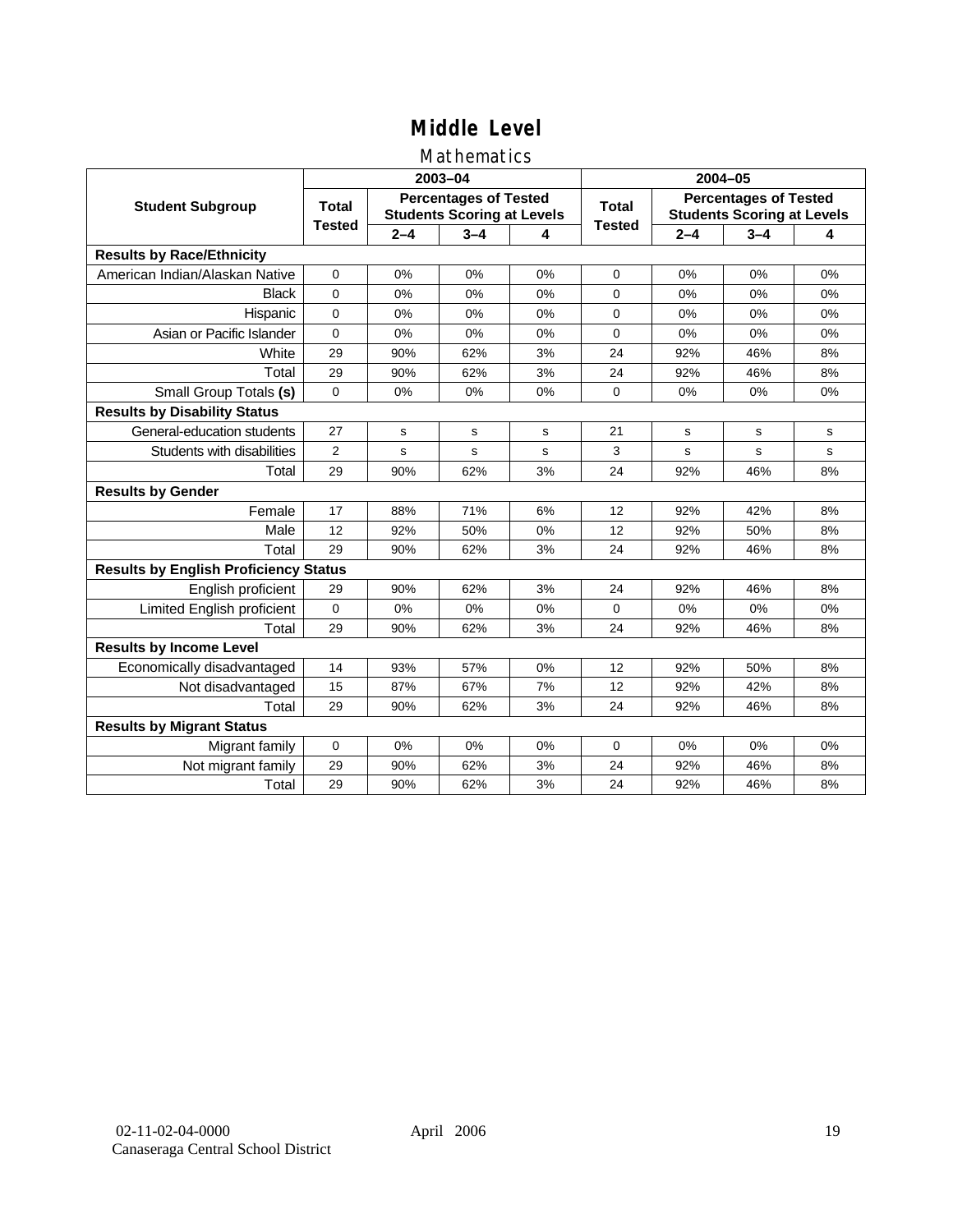#### **Science**

|                                              |               |         | 2003-04                                                           |       | 2004-05       |         |                                                                   |     |
|----------------------------------------------|---------------|---------|-------------------------------------------------------------------|-------|---------------|---------|-------------------------------------------------------------------|-----|
| <b>Student Subgroup</b>                      | <b>Total</b>  |         | <b>Percentages of Tested</b><br><b>Students Scoring at Levels</b> |       | <b>Total</b>  |         | <b>Percentages of Tested</b><br><b>Students Scoring at Levels</b> |     |
|                                              | <b>Tested</b> | $2 - 4$ | $3 - 4$                                                           | 4     | <b>Tested</b> | $2 - 4$ | $3 - 4$                                                           | 4   |
| <b>Results by Race/Ethnicity</b>             |               |         |                                                                   |       |               |         |                                                                   |     |
| American Indian/Alaskan Native               | $\mathbf 0$   | 0%      | 0%                                                                | 0%    | $\Omega$      | 0%      | 0%                                                                | 0%  |
| <b>Black</b>                                 | 0             | 0%      | 0%                                                                | 0%    | $\Omega$      | 0%      | 0%                                                                | 0%  |
| Hispanic                                     | 0             | 0%      | 0%                                                                | 0%    | $\Omega$      | 0%      | 0%                                                                | 0%  |
| Asian or Pacific Islander                    | $\Omega$      | 0%      | 0%                                                                | $0\%$ | 0             | 0%      | 0%                                                                | 0%  |
| White                                        | 29            | 100%    | 69%                                                               | 10%   | 24            | 100%    | 75%                                                               | 17% |
| Total                                        | 29            | 100%    | 69%                                                               | 10%   | 24            | 100%    | 75%                                                               | 17% |
| Small Group Totals (s)                       | $\Omega$      | 0%      | 0%                                                                | 0%    | $\Omega$      | 0%      | 0%                                                                | 0%  |
| <b>Results by Disability Status</b>          |               |         |                                                                   |       |               |         |                                                                   |     |
| General-education students                   | 27            | s       | s                                                                 | s     | 21            | s       | s                                                                 | s   |
| Students with disabilities                   | 2             | s       | s                                                                 | s     | 3             | s       | s                                                                 | s   |
| Total                                        | 29            | 100%    | 69%                                                               | 10%   | 24            | 100%    | 75%                                                               | 17% |
| <b>Results by Gender</b>                     |               |         |                                                                   |       |               |         |                                                                   |     |
| Female                                       | 17            | 100%    | 76%                                                               | 12%   | 12            | 100%    | 67%                                                               | 17% |
| Male                                         | 12            | 100%    | 58%                                                               | 8%    | 12            | 100%    | 83%                                                               | 17% |
| Total                                        | 29            | 100%    | 69%                                                               | 10%   | 24            | 100%    | 75%                                                               | 17% |
| <b>Results by English Proficiency Status</b> |               |         |                                                                   |       |               |         |                                                                   |     |
| English proficient                           | 29            | 100%    | 69%                                                               | 10%   | 24            | 100%    | 75%                                                               | 17% |
| Limited English proficient                   | $\Omega$      | $0\%$   | 0%                                                                | 0%    | 0             | 0%      | 0%                                                                | 0%  |
| Total                                        | 29            | 100%    | 69%                                                               | 10%   | 24            | 100%    | 75%                                                               | 17% |
| <b>Results by Income Level</b>               |               |         |                                                                   |       |               |         |                                                                   |     |
| Economically disadvantaged                   | 14            | 100%    | 57%                                                               | 7%    | 12            | 100%    | 58%                                                               | 25% |
| Not disadvantaged                            | 15            | 100%    | 80%                                                               | 13%   | 12            | 100%    | 92%                                                               | 8%  |
| Total                                        | 29            | 100%    | 69%                                                               | 10%   | 24            | 100%    | 75%                                                               | 17% |
| <b>Results by Migrant Status</b>             |               |         |                                                                   |       |               |         |                                                                   |     |
| Migrant family                               | $\mathbf 0$   | 0%      | 0%                                                                | 0%    | 0             | 0%      | 0%                                                                | 0%  |
| Not migrant family                           | 29            | 100%    | 69%                                                               | 10%   | 24            | 100%    | 75%                                                               | 17% |
| Total                                        | 29            | 100%    | 69%                                                               | 10%   | 24            | 100%    | 75%                                                               | 17% |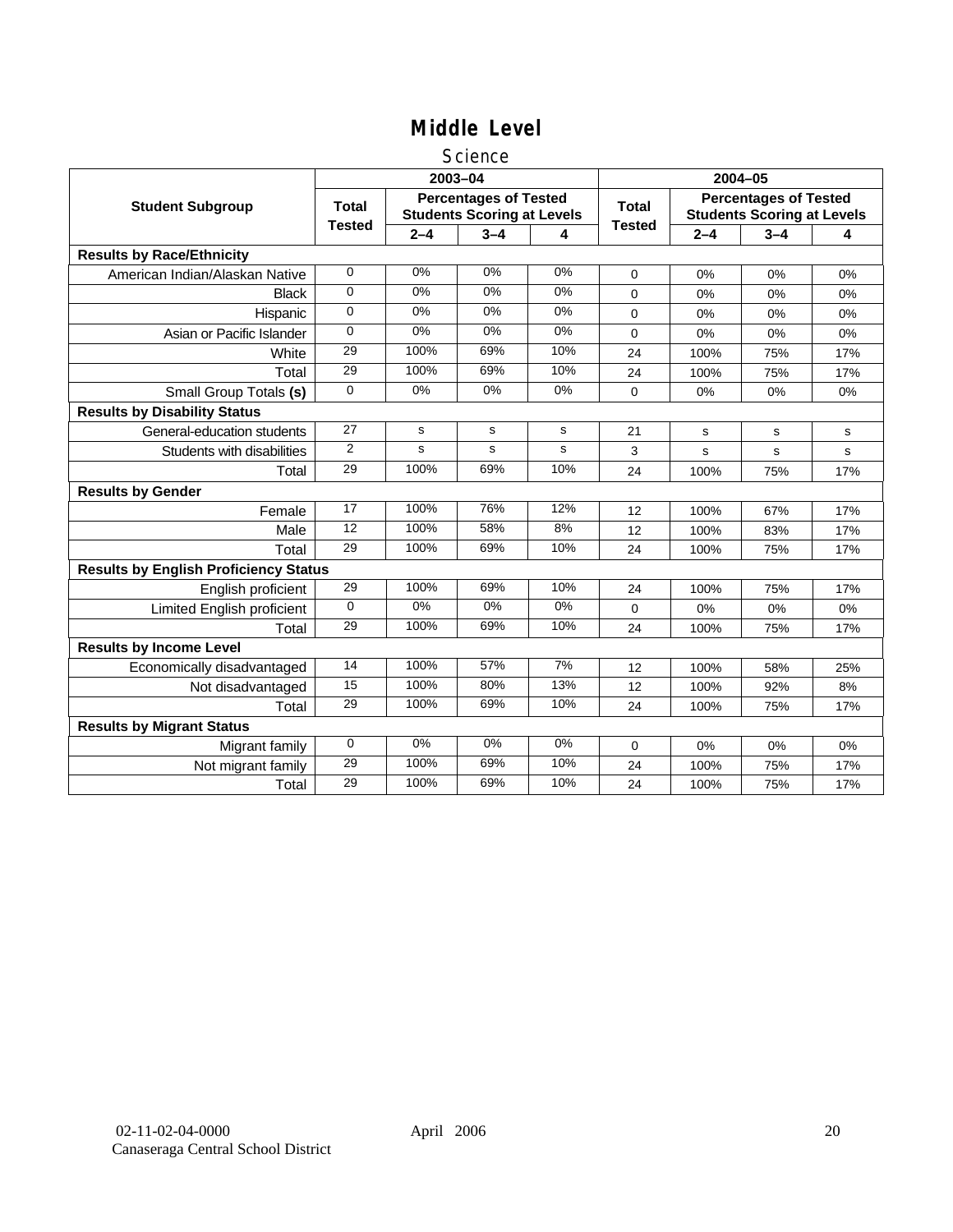## **2000 and 2001 High School Cohorts**

General-education students who first entered ninth grade in 2000 or 2001 must score 55 or higher on Regents English and mathematics examinations to graduate. During the phase-in of the Regents examination graduation requirements, all students (with district board of education approval) may qualify for a local diploma by earning a score of 55–64 on the required Regents examinations; a score of 65 or higher is required for a Regents diploma. Students with disabilities and certain students with a Section 504 Accommodation Plan may qualify for a local diploma by passing Regents competency tests. The data in these tables show the performance of the cohorts as of June  $30<sup>th</sup>$  of the fourth year after first entering grade 9.

#### **Performance on the English Assessment Requirement for Graduation**

|                                              | 2000 Cohort                  |                          |                |                |                                  | 2001 Cohort                                |                         |                |                |                  |
|----------------------------------------------|------------------------------|--------------------------|----------------|----------------|----------------------------------|--------------------------------------------|-------------------------|----------------|----------------|------------------|
| <b>Student Subgroup</b>                      |                              | <b>Count of Students</b> |                |                | <b>Percent</b><br><b>Meeting</b> | <b>Count of Students</b><br><b>Percent</b> |                         |                |                |                  |
|                                              | <b>Students</b><br>in Cohort | by Score                 |                |                |                                  | <b>Students</b>                            | by Score                |                |                | <b>Meeting</b>   |
|                                              |                              | <b>Regents</b>           |                | Pass-          | Gradu-                           | in                                         | <b>Regents</b>          |                | Pass-          | Gradua-          |
|                                              |                              | $55 -$                   | $65 -$         | ed             | ation<br>Require-                | <b>Cohort</b>                              | $55 -$                  | $65 -$         | ed             | tion<br>Require- |
|                                              |                              | 64                       | 100            | <b>RCTs</b>    | ment                             |                                            | 64                      | 100            | <b>RCTs</b>    | ment             |
| <b>Results by Race/Ethnicity</b>             |                              |                          |                |                |                                  |                                            |                         |                |                |                  |
| American Indian/Alaskan Native               | 0                            | $\mathbf 0$              | 0              | 0              | 0%                               | 0                                          | $\mathbf 0$             | 0              | 0              | 0%               |
| <b>Black</b>                                 | 0                            | $\mathbf 0$              | 0              | $\Omega$       | 0%                               | 0                                          | $\mathbf 0$             | $\Omega$       | $\Omega$       | 0%               |
| Hispanic                                     | 0                            | $\mathbf 0$              | $\mathbf{0}$   | $\Omega$       | 0%                               | 0                                          | $\mathbf 0$             | $\Omega$       | $\overline{0}$ | 0%               |
| Asian or Pacific Islander                    | 0                            | $\mathbf 0$              | $\overline{0}$ | $\mathbf 0$    | 0%                               | 0                                          | $\mathbf 0$             | $\overline{0}$ | 0              | 0%               |
| White                                        | 21                           | 3                        | 12             | $\overline{2}$ | 81%                              | 36                                         | $\overline{4}$          | 24             | $\overline{2}$ | 83%              |
| Total                                        | 21                           | 3                        | 12             | $\overline{2}$ | 81%                              | 36                                         | $\overline{4}$          | 24             | $\overline{2}$ | 83%              |
| Small Group Totals (s)                       | $\Omega$                     | $\overline{0}$           | $\mathbf{0}$   | $\Omega$       | 0%                               | $\mathbf 0$                                | $\overline{0}$          | $\Omega$       | $\overline{0}$ | 0%               |
| <b>Results by Disability Status</b>          |                              |                          |                |                |                                  |                                            |                         |                |                |                  |
| General-education students                   | 18                           | s                        | s              | s              | s                                | 33                                         | s                       | s              | s              | s                |
| Students with disabilities                   | 3                            | s                        | s              | s              | s                                | 3                                          | s                       | s              | s              | s                |
| Total                                        | 21                           | 3                        | 12             | $\overline{2}$ | 81%                              | 36                                         | $\overline{4}$          | 24             | 2              | 83%              |
| <b>Results by Gender</b>                     |                              |                          |                |                |                                  |                                            |                         |                |                |                  |
| Female                                       | 9                            | $\mathbf{1}$             | 5              | 0              | 67%                              | 16                                         | 2                       | 14             | 0              | 100%             |
| Male                                         | 12                           | $\overline{2}$           | $\overline{7}$ | $\overline{2}$ | 92%                              | 20                                         | $\overline{2}$          | 10             | $\overline{2}$ | 70%              |
| Total                                        | 21                           | 3                        | 12             | $\overline{2}$ | 81%                              | 36                                         | $\overline{4}$          | 24             | $\overline{2}$ | 83%              |
| <b>Results by English Proficiency Status</b> |                              |                          |                |                |                                  |                                            |                         |                |                |                  |
| English proficient                           | 21                           | 3                        | 12             | $\overline{2}$ | 81%                              | 36                                         | 4                       | 24             | 2              | 83%              |
| Limited English proficient                   | 0                            | $\mathbf 0$              | 0              | 0              | 0%                               | 0                                          | $\mathbf 0$             | 0              | 0              | 0%               |
| Total                                        | 21                           | 3                        | 12             | $\overline{2}$ | 81%                              | 36                                         | $\overline{\mathbf{4}}$ | 24             | $\overline{2}$ | 83%              |
| <b>Results by Income Level</b>               |                              |                          |                |                |                                  |                                            |                         |                |                |                  |
| Economically disadvantaged                   | 8                            | $\mathbf{1}$             | 4              | 1              | 75%                              | 8                                          | 1                       | 6              | 0              | 88%              |
| Not disadvantaged                            | 13                           | $\overline{2}$           | 8              | 1              | 85%                              | 28                                         | 3                       | 18             | 2              | 82%              |
| Total                                        | 21                           | 3                        | 12             | $\overline{2}$ | 81%                              | 36                                         | $\overline{\mathbf{4}}$ | 24             | $\overline{2}$ | 83%              |
| <b>Results by Migrant Status</b>             |                              |                          |                |                |                                  |                                            |                         |                |                |                  |
| Migrant family                               | 0                            | $\mathbf 0$              | $\mathbf 0$    | $\mathbf 0$    | 0%                               | 0                                          | 0                       | 0              | 0              | 0%               |
| Not migrant family                           | 21                           | 3                        | 12             | 2              | 81%                              | 36                                         | 4                       | 24             | 2              | 83%              |
| Total                                        | 21                           | 3                        | 12             | $\overline{2}$ | 81%                              | 36                                         | $\overline{4}$          | 24             | $\overline{2}$ | 83%              |

#### **after Four Years of High School**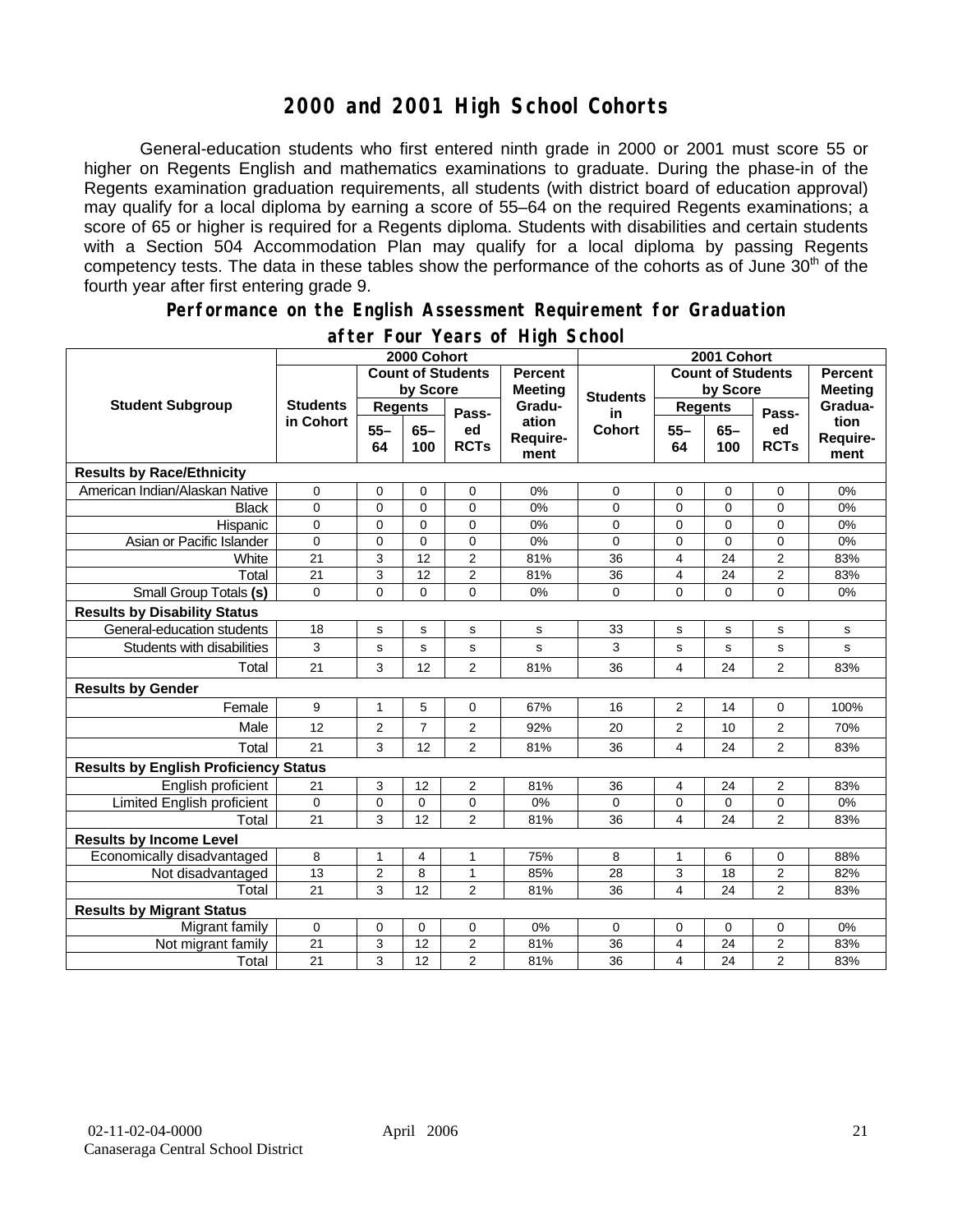#### **Performance on the Mathematics Assessment Requirement for Graduation after Four Years of High School**

|                                              | <u><b>Example 1999</b></u> Town Teams of The Concern<br>2000 Cohort |                |                |                                            |                   | 2001 Cohort              |                |                |                            |                |
|----------------------------------------------|---------------------------------------------------------------------|----------------|----------------|--------------------------------------------|-------------------|--------------------------|----------------|----------------|----------------------------|----------------|
| <b>Student Subgroup</b>                      | <b>Count of Students</b>                                            |                |                |                                            | <b>Percent</b>    | <b>Count of Students</b> |                |                | <b>Percent</b>             |                |
|                                              | <b>Students</b><br>in<br><b>Cohort</b>                              | by Score       |                |                                            | <b>Meeting</b>    |                          | by Score       |                |                            | <b>Meeting</b> |
|                                              |                                                                     | <b>Regents</b> |                |                                            | Gradu-            | <b>Students</b><br>in    | <b>Regents</b> |                |                            | Gradua-        |
|                                              |                                                                     | $55 -$<br>64   |                | Pass-<br>$65-$<br>ed<br><b>RCTs</b><br>100 | ation<br>Require- | <b>Cohort</b>            | $55 -$<br>64   | $65-$<br>100   | Pass-<br>ed<br><b>RCTs</b> | tion           |
|                                              |                                                                     |                |                |                                            |                   |                          |                |                |                            | Require-       |
|                                              |                                                                     |                |                |                                            | ment              |                          |                |                |                            | ment           |
| <b>Results by Race/Ethnicity</b>             |                                                                     |                |                |                                            |                   |                          |                |                |                            |                |
| American Indian/Alaskan Native               | $\mathbf 0$                                                         | 0              | 0              | 0                                          | 0%                | 0                        | 0              | 0              | 0                          | 0%             |
| <b>Black</b>                                 | $\Omega$                                                            | $\mathbf 0$    | $\Omega$       | $\Omega$                                   | 0%                | 0                        | $\mathbf 0$    | $\mathbf 0$    | 0                          | $0\%$          |
| Hispanic                                     | 0                                                                   | $\mathbf 0$    | $\mathbf 0$    | 0                                          | 0%                | 0                        | $\mathbf 0$    | 0              | 0                          | 0%             |
| Asian or Pacific Islander                    | $\Omega$                                                            | $\mathbf 0$    | $\mathbf 0$    | 0                                          | 0%                | 0                        | $\mathbf 0$    | $\mathbf 0$    | 0                          | $0\%$          |
| White                                        | 21                                                                  | 3              | 13             | 1                                          | 81%               | 36                       | 4              | 26             | 3                          | 92%            |
| Total                                        | 21                                                                  | 3              | 13             | $\mathbf{1}$                               | 81%               | 36                       | 4              | 26             | 3                          | 92%            |
| <b>Small Group Totals (s)</b>                | $\Omega$                                                            | $\overline{0}$ | $\Omega$       | $\Omega$                                   | 0%                | 0                        | $\mathbf 0$    | $\Omega$       | $\overline{0}$             | 0%             |
| <b>Results by Disability Status</b>          |                                                                     |                |                |                                            |                   |                          |                |                |                            |                |
| General-education students                   | 18                                                                  | ${\bf s}$      | s              | $\mathsf{s}$                               | s                 | 33                       | s              | s              | s                          | $\mathbf s$    |
| Students with disabilities                   | 3                                                                   | s              | s              | $\mathbf s$                                | s                 | 3                        | s              | $\mathbf s$    | $\mathbf s$                | $\mathbf s$    |
| Total                                        | 21                                                                  | 3              | 13             | $\mathbf{1}$                               | 81%               | 36                       | 4              | 26             | 3                          | 92%            |
| <b>Results by Gender</b>                     |                                                                     |                |                |                                            |                   |                          |                |                |                            |                |
| Female                                       | 9                                                                   | $\overline{2}$ | 6              | $\mathbf 0$                                | 89%               | 16                       | $\mathbf{1}$   | 15             | 0                          | 100%           |
| Male                                         | 12                                                                  | $\mathbf{1}$   | $\overline{7}$ | $\mathbf{1}$                               | 75%               | 20                       | 3              | 11             | 3                          | 85%            |
| Total                                        | 21                                                                  | 3              | 13             | 1                                          | 81%               | 36                       | 4              | 26             | 3                          | 92%            |
| <b>Results by English Proficiency Status</b> |                                                                     |                |                |                                            |                   |                          |                |                |                            |                |
| English proficient                           | 21                                                                  | 3              | 13             | $\mathbf{1}$                               | 81%               | 36                       | 4              | 26             | 3                          | 92%            |
| Limited English proficient                   | 0                                                                   | $\mathbf 0$    | 0              | 0                                          | 0%                | 0                        | $\mathbf 0$    | $\mathbf 0$    | 0                          | 0%             |
| Total                                        | 21                                                                  | 3              | 13             | $\mathbf{1}$                               | 81%               | 36                       | 4              | 26             | 3                          | 92%            |
| <b>Results by Income Level</b>               |                                                                     |                |                |                                            |                   |                          |                |                |                            |                |
| Economically disadvantaged                   | 8                                                                   | 0              | 5              | 1                                          | 75%               | 8                        | $\mathbf{1}$   | $\overline{7}$ | 0                          | 100%           |
| Not disadvantaged                            | 13                                                                  | 3              | 8              | 0                                          | 85%               | 28                       | 3              | 19             | 3                          | 89%            |
| Total                                        | 21                                                                  | 3              | 13             | $\mathbf{1}$                               | 81%               | 36                       | 4              | 26             | 3                          | 92%            |
| <b>Results by Migrant Status</b>             |                                                                     |                |                |                                            |                   |                          |                |                |                            |                |
| Migrant family                               | 0                                                                   | 0              | 0              | 0                                          | 0%                | 0                        | 0              | 0              | 0                          | 0%             |
| Not migrant family                           | 21                                                                  | 3              | 13             | $\mathbf{1}$                               | 81%               | 36                       | 4              | 26             | 3                          | 92%            |
| Total                                        | 21                                                                  | 3              | 13             | $\mathbf{1}$                               | 81%               | 36                       | 4              | 26             | 3                          | 92%            |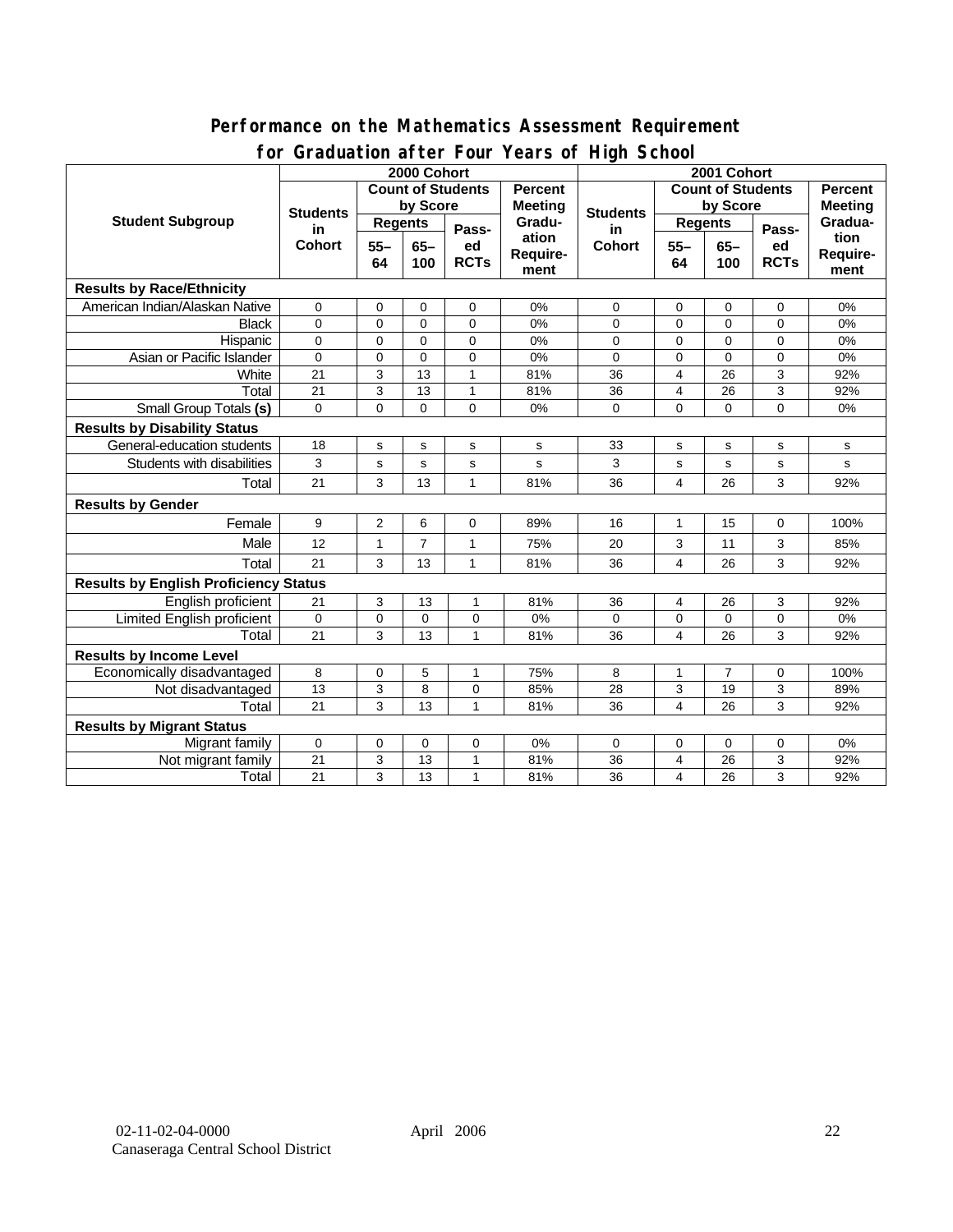## **Cohort Graduation Rates**

Students were counted as graduates if they earned a local diploma with or without a Regents endorsement by August 31<sup>st</sup> of the fourth year after first entering grade 9. The graduation-rate cohort includes students who transferred to general education development (GED) programs. These students were not counted in the district accountability cohort for English and mathematics.

|                                              | 1999 Cohort as of<br>August 31, 2003    |                    | 2000 Cohort as of<br><b>August 31, 2004</b> |                           |  |  |  |  |  |  |  |
|----------------------------------------------|-----------------------------------------|--------------------|---------------------------------------------|---------------------------|--|--|--|--|--|--|--|
| <b>Student Subgroup</b>                      | <b>Graduation</b><br><b>Rate Cohort</b> | Graduation<br>Rate | <b>Graduation</b><br><b>Rate Cohort</b>     | <b>Graduation</b><br>Rate |  |  |  |  |  |  |  |
| <b>Results by Race/Ethnicity</b>             |                                         |                    |                                             |                           |  |  |  |  |  |  |  |
| American Indian/Alaskan Native               | 0                                       | 0%                 | 0                                           | 0%                        |  |  |  |  |  |  |  |
| <b>Black</b>                                 | 0                                       | 0%                 | 0                                           | 0%                        |  |  |  |  |  |  |  |
| Hispanic                                     | 0                                       | 0%                 | 0                                           | 0%                        |  |  |  |  |  |  |  |
| Asian or Pacific Islander                    | $\Omega$                                | 0%                 | 0                                           | 0%                        |  |  |  |  |  |  |  |
| White                                        | 29                                      | 83%                | 21                                          | 90%                       |  |  |  |  |  |  |  |
| Total                                        | 29                                      | 83%                | 21                                          | 90%                       |  |  |  |  |  |  |  |
| Small Group Totals (s)                       | $\Omega$                                | 0%                 | 0                                           | 0%                        |  |  |  |  |  |  |  |
| <b>Results by Disability Status</b>          |                                         |                    |                                             |                           |  |  |  |  |  |  |  |
| General-education students                   | 24                                      | 88%                | 18                                          | s                         |  |  |  |  |  |  |  |
| Students with disabilities                   | 5                                       | 60%                | 3                                           | s                         |  |  |  |  |  |  |  |
| Total                                        | 29                                      | 83%                | 21                                          | 90%                       |  |  |  |  |  |  |  |
| <b>Results by Gender</b>                     |                                         |                    |                                             |                           |  |  |  |  |  |  |  |
| Female                                       | 9                                       | 89%                | 9                                           | 89%                       |  |  |  |  |  |  |  |
| Male                                         | 20                                      | 80%                | 12                                          | 92%                       |  |  |  |  |  |  |  |
| Total                                        | 29                                      | 83%                | 21                                          | 90%                       |  |  |  |  |  |  |  |
| <b>Results by English Proficiency Status</b> |                                         |                    |                                             |                           |  |  |  |  |  |  |  |
| English proficient                           | 29                                      | 83%                | 21                                          | 90%                       |  |  |  |  |  |  |  |
| Limited English proficient                   | $\Omega$                                | 0%                 | 0                                           | 0%                        |  |  |  |  |  |  |  |
| Total                                        | 29                                      | 83%                | 21                                          | 90%                       |  |  |  |  |  |  |  |
| <b>Results by Income Level</b>               |                                         |                    |                                             |                           |  |  |  |  |  |  |  |
| Economically disadvantaged                   | 1                                       | s                  | 8                                           | 100%                      |  |  |  |  |  |  |  |
| Not disadvantaged                            | 28                                      | s                  | 13                                          | 85%                       |  |  |  |  |  |  |  |
| Total                                        | 29                                      | 83%                | 21                                          | 90%                       |  |  |  |  |  |  |  |
| <b>Results by Migrant Status</b>             |                                         |                    |                                             |                           |  |  |  |  |  |  |  |
| Migrant family                               | $\Omega$                                | 0%                 | $\mathbf 0$                                 | 0%                        |  |  |  |  |  |  |  |
| Not migrant family                           | 29                                      | 83%                | 21                                          | 90%                       |  |  |  |  |  |  |  |
| Total                                        | 29                                      | 83%                | 21                                          | 90%                       |  |  |  |  |  |  |  |